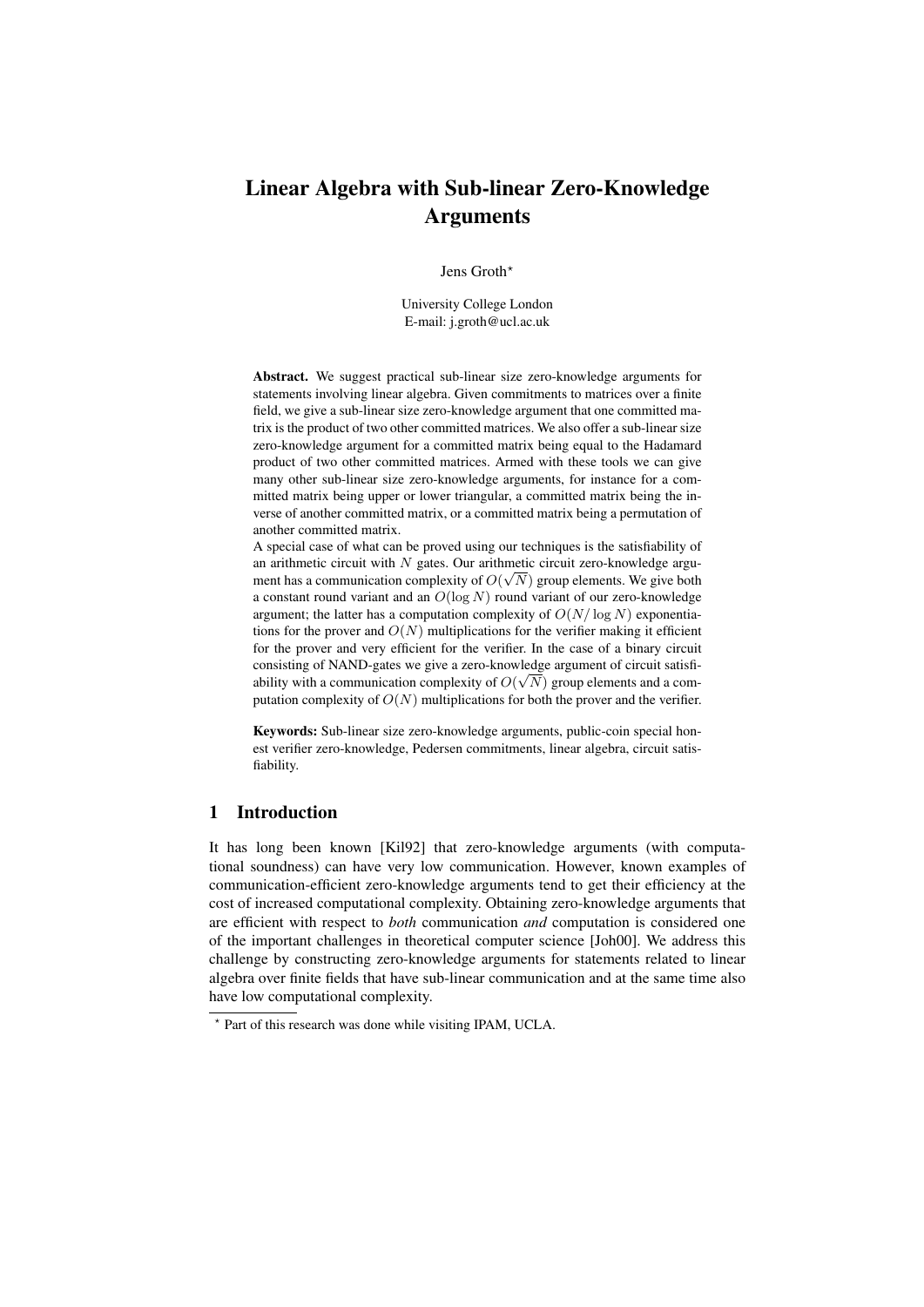#### 1.1 Our Contribution

We consider row vectors of elements from a finite field  $\mathbb{Z}_p$ , where p is a large prime. Using a generalization of the Pedersen commitment we can commit to a vector of  $n$ elements from  $\mathbb{Z}_p$ . Each commitment consists of a single group element. A set of n commitments, can be considered a commitment to the n rows of an  $n \times n$  matrix. This paper is about zero-knowledge arguments for a set of committed vectors and matrices satisfying a set of linear algebra relations, for instance that a committed matrix is the product of two other committed matrices. We give zero-knowledge arguments with a communication complexity of  $O(n)$  elements, i.e., the square-root of the size of the matrices. In addition, the arguments are computationally efficient for both the prover and the verifier. The verifier is a public-coin verifier and does not need to take much action until the end of the argument, where the small size of the arguments makes it possible to verify the correctness using only little computation.

Our sub-linear size zero-knowledge arguments work for a wide range of linear algebra relations. We can commit to single field elements, vectors of field elements and square matrices of field elements. Our results also hold for non-square matrices, however, for simplicity we focus just on square matrices here. Given commitments to field elements, vectors and matrices we can prove relations such as a committed field element being the dot product of two committed vectors, a committed matrix being the product of two other committed matrices, or a committed vector being the Hadamard product (the entry-wise product) of two other vectors. Being able to prove such linear algebra relations makes it possible to address many other statements frequently arising in linear algebra. We can for instance prove that committed matrices are upper or lower triangular, have a particular trace, compute the sums of the rows or columns or prove that a committed matrix is the inverse of another committed matrix. We can also permute the entries of a matrix using either a public or a hidden permutation. Using the linear algebra relations, we also get sub-linear size zero-knowledge arguments for the satisfiability of arithmetic circuits and for the satisfiability of binary circuits demonstrating the generality of our results.

#### 1.2 Related Work

Recent work on zero-knowledge proofs [IKOS07] give us proofs with a communication complexity that grows linearly in the size of the statement to be proven and [IKOS07,KR08,GKR08] also give us proofs with size that depend quasi-linearly on the witness-length. If we consider arguments, the communication complexity can be even lower and Kilian [Kil92] gave a zero-knowledge argument for circuit satisfiability with polylogarithmic communication. His argument goes through the PCPtheorem  $[AS98, ALM+98, Din07]$  and uses a collision-free hash-function to build a hash-tree that includes the entire PCP though. Even with the best PCP constructions known to date  $[BSGH<sup>+</sup>05]$  Kilian's argument has high computational complexity for practical parameters. In contrast, our goal is to get short zero-knowledge arguments that are simple and efficient enough for both prover and verifier to be used in practice.

Groth and Ishai [GI08] gave a zero-knowledge argument for correctness of a shuffle [Cha81] of N ElGamal ciphertexts. We rely on techniques developed by Groth and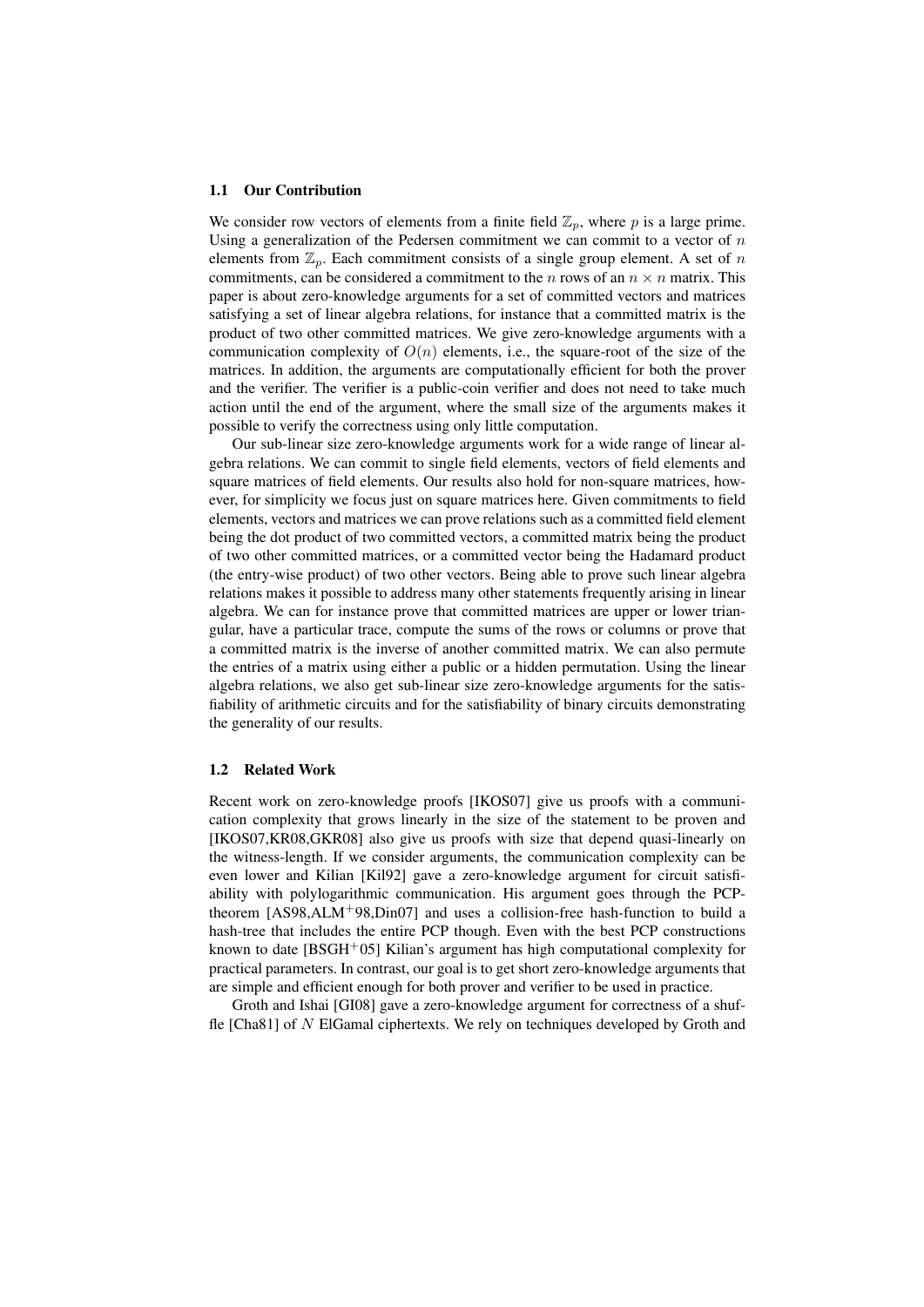Ishai and as described below also develop several new techniques. For comparison, we believe it would be possible to modify their argument into an argument for circuit satisfiability with a sub-linear communication of  $O(N^{2/3})$  group elements, but the corresponding computational complexity for the prover would be a super-linear number of exponentiations.

#### 1.3 Our Techniques

The generality of our results relies on using randomization and batch-verification techniques to reduce linear algebra relations to equations of the form

$$
z=\sum_{i=1}^m x_i*y_i,
$$

where  $x_i, y_i$  are committed vectors in  $\mathbb{Z}_p^n$ , z is a committed field element, and  $*$ :  $\mathbb{Z}_p^n \times \mathbb{Z}_p^n \to \mathbb{Z}_p$  is a bilinear map. Besides greatly simplifying the task, the bilinear map also helps reduce computation because it maps pairs of  $n$ -element vectors into single field elements giving the prover less to commit to.

Groth and Ishai [GI08] gave a sub-linear size public-coin zero-knowledge argument for the correctness of a shuffle of  $N$  ElGamal ciphertexts, with a communication complexity of  $O(N^{2/3})$  group elements. We use similar techniques but by making more careful use of the public-coin challenges, we can reduce the communication complex-√ ity for our zero-knowledge arguments to  $O(\sqrt{N})$  elements. The difference from Groth and Ishai's work is that they choose a set of challenges at random, whereas we let the prover process the verifier's challenges to get a more structured set of challenges. This processing consists of taking a challenge  $e \in \mathbb{Z}_p$  from the verifier and using it to generate a set of challenges  $(1, e, e^2, \ldots)$ , which is a row of a Vandermonde matrix. In the zero-knowledge argument, we then arrange the challenges from the Vandermonde vector in such a way that it leads to many terms cancelling out with each other.

Groth and Ishai's shuffle argument suffered from an increase in the prover's computation complexity in comparison with shuffle arguments that do not have sub-linear size. The same effects apply to some extent to our zero-knowledge arguments when using a constant number of rounds, however, by allowing a logarithmic number of rounds we can eliminate the computational overhead. This is of interest in scenarios where round complexity matters less than computation, for instance in cases where the Fiat-Shamir heuristic is used to make the zero-knowledge argument non-interactive by letting the prover use a cryptographic hash-function to compute the verifier's challenges.

# 2 Preliminaries

Given two functions  $f, g : \mathbb{N} \to [0, 1]$  we write  $f(\kappa) \approx g(\kappa)$  when  $|f(\kappa) - g(\kappa)| =$  $O(\kappa^{-c})$  for every constant c. We say that f is *negligible* when  $f(\kappa) \approx 0$  and that it is *overwhelming* when  $f(\kappa) \approx 1$ .

We write  $y = A(x; r)$  when the algorithm A, on input x and randomness r, outputs y. We write  $y \leftarrow A(x)$  for the process of picking randomness r at random and setting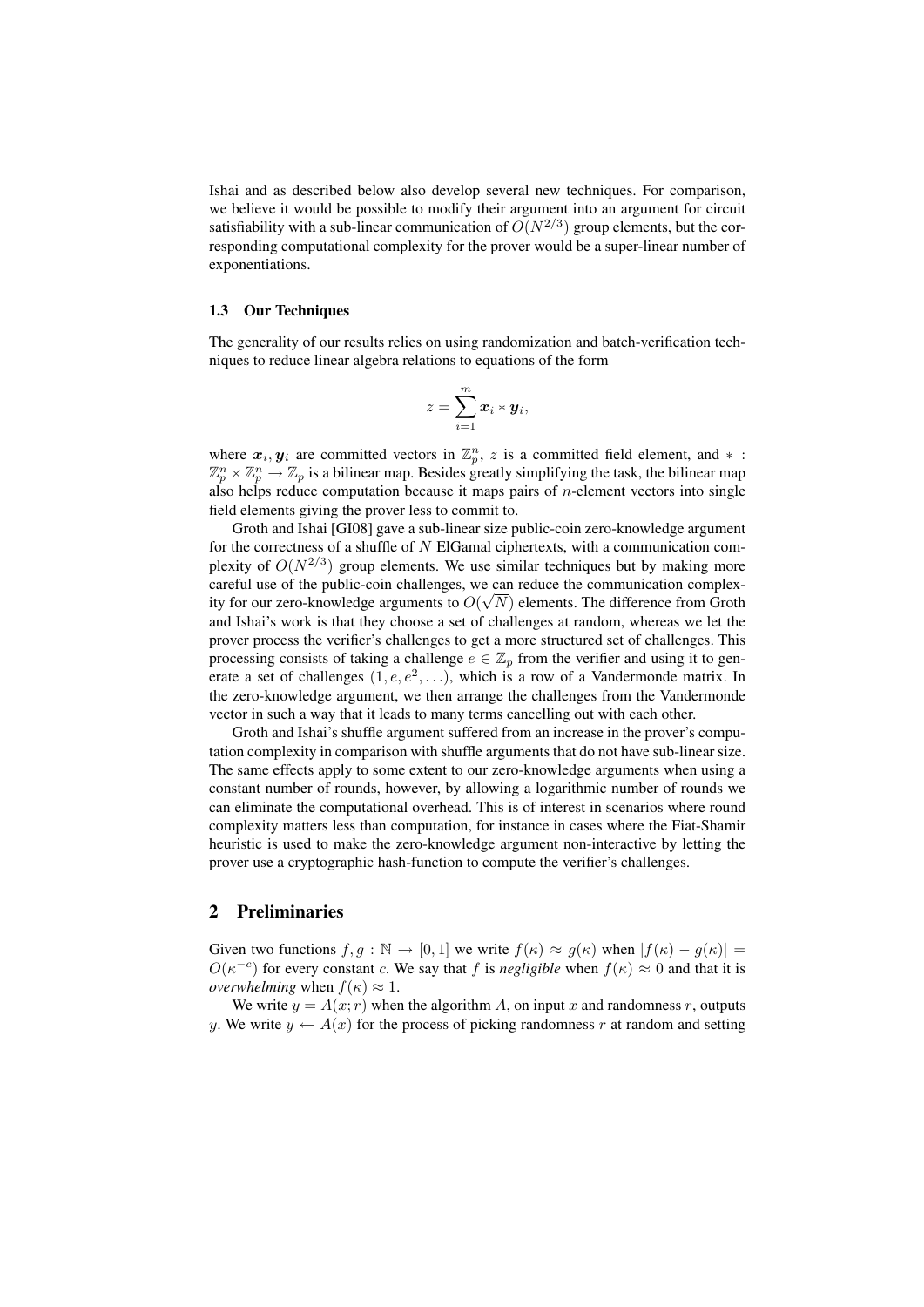$y = A(x; r)$ . We also write  $y \leftarrow S$  for sampling y uniformly at random from the set S. We write  $(e_1, \ldots, e_m) \leftarrow \text{Van}_m(\mathbb{Z}_p)$  when we pick  $e \leftarrow \mathbb{Z}_p$  and define  $e_1, \ldots, e_m$ by  $e_i = e^{i-1} \bmod p$ , corresponding to  $(e_1, \ldots, e_m)$  being a row of a Vandermonde matrix.

#### 2.1 Zero-knowledge Arguments of Knowledge

We are interested in zero-knowledge arguments of knowledge for statements involving linear algebra. We define an argument of knowledge as an argument that has witnessextended emulation, which means we can emulate the entire zero-knowledge argument and at the same time extract a witness. For simplicity, we focus on special honest verifier zero-knowledge (SHVZK) arguments in the common reference string model. There is no loss of generality here: by using a coin-flipping protocol the SHVZK arguments can be converted into arguments with full zero-knowledge against a cheating verifier and the cost of this conversion is insignificant [Gro04]. Moreover, the common reference string may be a random string and may even be chosen by the verifier. We refer to the full paper for further discussion and formal definitions.

#### 2.2 Homomorphic Commitments

The central tool in our SHVZK arguments is a homomorphic commitment to  $n$  elements in  $\mathbb{Z}_p$ , where p is a  $\kappa$ -bit prime. Any homomorphic commitment scheme can be used, but for simplicity and for the sake of making a concrete efficiency analysis, we will in this paper use a generalization of Pedersen commitments [Ped91]. This commitment scheme is length-reducing; a commitment is a single group element no matter how large  $n$  is. The length-reduction is crucial, by working on short commitments instead of long vectors we get SHVZK arguments with sub-linear communication complexity.

The generalized Pedersen commitment scheme works as follows. The key generation algorithm K generates a commitment key  $ck = (G, g_1, \ldots, g_n, h)$ , where  $g_1, \ldots, g_n, h$  are randomly chosen generators of a group G of prime order p with  $|p| = \kappa$ . The message space is  $\mathbb{Z}_p^n$ , the randomizer space is  $\mathbb{Z}_p$  and the commitment space is  $G$ . We require that  $G$  is a group where it is easy to determine membership and compute the binary operations and assume parties check that commitments are valid, by checking  $c \in G^1$ .

To commit to a vector  $(x_1, \ldots, x_n) \in \mathbb{Z}_p^n$  we pick randomness  $r \leftarrow \mathbb{Z}_p$  and compute the commitment  $c = h^r \prod_{i=1}^n g_i^{x_i}$ . As a matter of notation we will write  $\text{com}_{ck}(\vec{x}; r)$ when committing to a vector  $x \in \mathbb{Z}_p^n$  using randomness r. In some cases we will commit to less than  $n$  elements; this can be accomplished quite easily by setting the remaining messages to 0. When committing to a single element  $x \in \mathbb{Z}_p$  using randomness r, we write  $com_{ck}(x; r)$ . The generalized Pedersen commitment is perfectly hiding

<sup>&</sup>lt;sup>1</sup> If the commitments belong to a group  $\mathbb{Z}_q^*$  batch verification techniques can be used to lower the cost of checking group membership of many commitments. See also [Gro03] for a variant of the Pedersen commitment scheme over  $\mathbb{Z}_q^*$  that makes it possible to almost eliminate the cost of verifying validity. If  $G$  is an elliptic curve of order  $p$ , then the validity check just consists of checking that  $c$  is a point on the curve, which is inexpensive.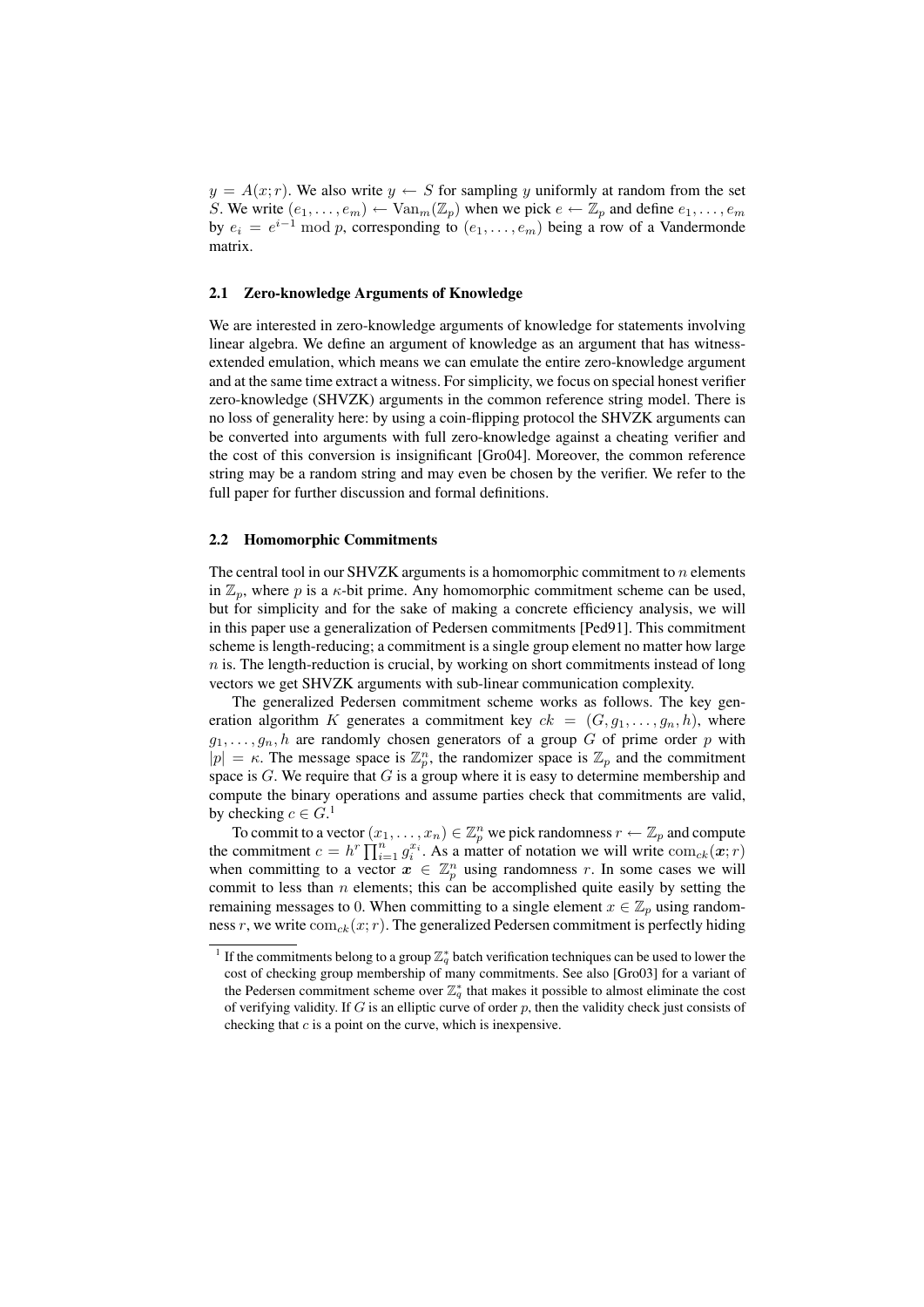since no matter what the messages are, the commitment is uniformly distributed in G. The commitment is computationally binding under the discrete logarithm assumption; we will skip the simple proof.

The common reference string in our SHVZK arguments will be a commitment key  $ck$ . We remark that for typical choices of the group  $G$ , the commitment key can be easily sampled from a common random string and it is easy to verify that  $ck$  is a valid commitment key. It may even be chosen by the verifier, provided the prover and verifier use a  $p$  for which it is possible to generate groups where the discrete logarithm problem is hard.

The generalized Pedersen commitment is homomorphic. For all  $x, x' \in \mathbb{Z}_p^n$  and  $r, r' \in \mathbb{Z}_p$  we have

$$
\mathrm{com}_{ck}(\boldsymbol{x};r) \cdot \mathrm{com}_{ck}(\boldsymbol{x}';r') = \mathrm{com}_{ck}(\boldsymbol{x} + \boldsymbol{x}';r + r').
$$

KNOWLEDGE OF CONTENT OF COMMITMENTS. There are standard techniques for proving knowledge of the opening of many commitments, see the full paper. This can be done in 3 rounds and costs little in terms of communication and computation. Therefore, we will for simplicity and without loss of generality often assume without explicitly stating it that the prover knows the openings of the commitments that she sends to the verifier.

#### 2.3 Multi-exponentiation Techniques

Multi-exponentiation techniques allow computing products of the form  $\prod_{i=1}^n g_i^{x_i}$  faster than computing  $n$  single exponentiations. Multi-exponentiations appear frequently in the paper, for instance when computing the generalized Pedersen commitment described earlier. Pippenger [Pip80] developed a general theory of multi-exponentiations; we recommend Lim's presentation [Lim00] of concrete multi-exponentiation techniques with a complexity of less than  $2n\kappa/\log n$  multiplications in G, when n is large.

### 3 Equations with Matrices and Vectors

We wish to commit to matrices and vectors of elements from  $\mathbb{Z}_p$  and make SHVZK arguments for them satisfying equations commonly arising in linear algebra. We first consider the following 6 types of equations over committed matrices  $X_i, Y_i, Z \in$  $\mathrm{Mat}_{n\times n}(\mathbb{Z}_p)$ , committed row vectors  $\boldsymbol{x}_i, \boldsymbol{y}_i, \boldsymbol{z}\in\mathbb{Z}_p^n$  and committed elements  $z\in\mathbb{Z}_p$ , with public  $a_i \in \mathbb{Z}_p$ .

$$
\boldsymbol{z}^{\top} = \sum_{i=1}^{m} a_i X_i \boldsymbol{y}_i^{\top} \qquad \qquad \boldsymbol{Z} = \sum_{i=1}^{m} a_i X_i Y_i \qquad \qquad \boldsymbol{Z} = \sum_{i=1}^{m} a_i X_i \circ Y_i
$$
\n
$$
\boldsymbol{z} = \sum_{i=1}^{m} a_i \boldsymbol{x}_i \boldsymbol{y}_i^{\top} \qquad \qquad \boldsymbol{z} = \sum_{i=1}^{m} a_i \boldsymbol{x}_i Y_i \qquad \qquad \boldsymbol{z} = \sum_{i=1}^{m} a_i \boldsymbol{x}_i \circ \boldsymbol{y}_i,
$$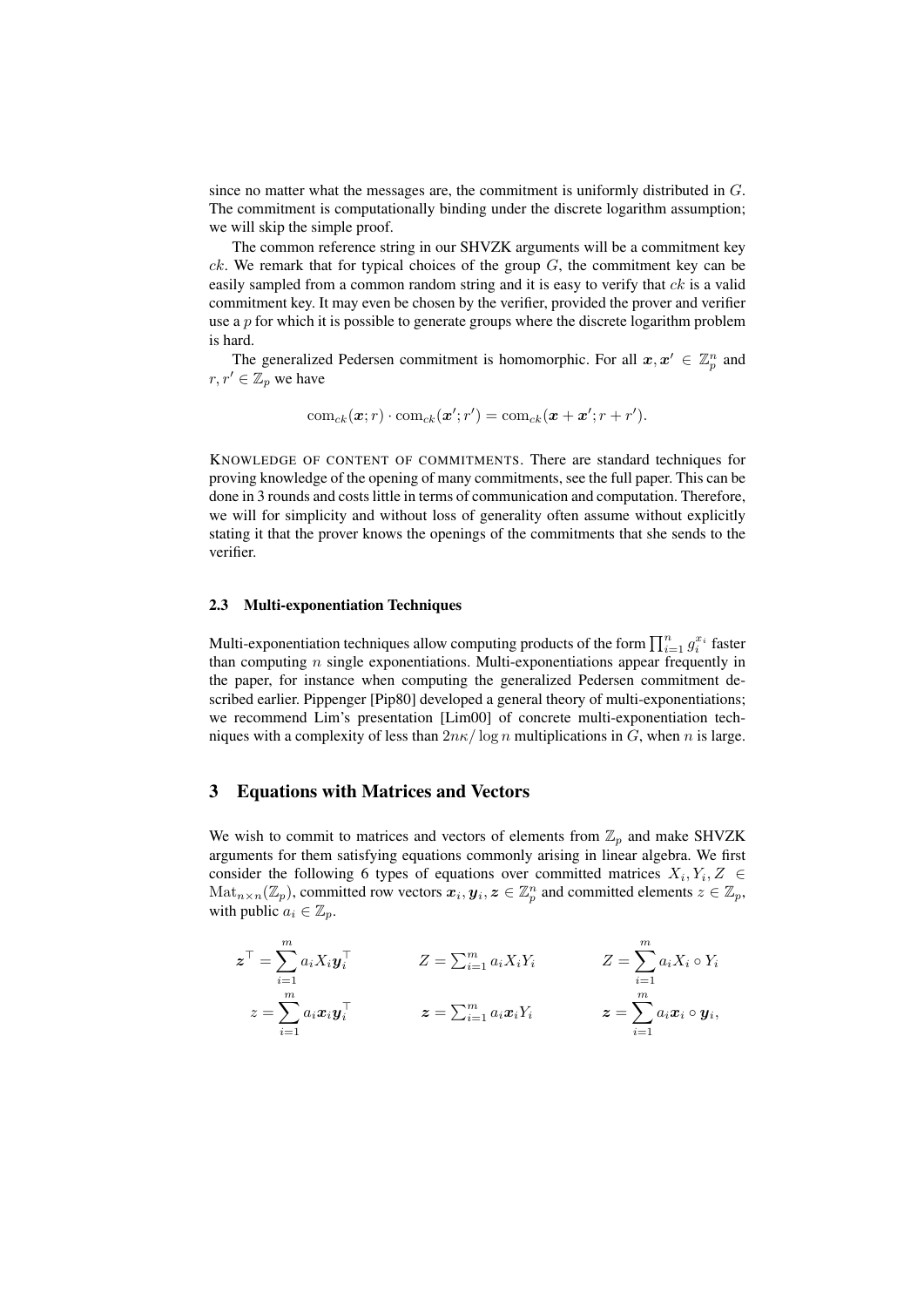where  $\circ$  is the Hadamard product (entry-wise product). In this section, we will show how to reduce a set of such equations to a couple of equations of the form

$$
z=\sum_{i=1}^m x_i*y_i,
$$

where  $*$ :  $\mathbb{Z}_p^n \times \mathbb{Z}_p^n \to \mathbb{Z}_p$  is a bilinear map. One bilinear map we will use is the standard dot product of vectors  $x * y = xy^\top$ . Another bilinear map we will use is given by  $x * y = x(y \circ t)^\top$ , where  $t \in \mathbb{Z}_p^n$  is a public vector chosen by the verifier.

The first step in the reduction is very simple. Since we have committed to row vectors, the three types of equations in the top involving matrices  $X_i$  are actually just sets of  $n$  equations of the types below. We can therefore focus on the three types of equations on the bottom.

# 3.1 Reducing Many Equations of the Form  $z = \sum_{i=1}^m a_i x_i y_i^\top$  to a Single Equation

Randomization can be used to reduce  $Q$  equations of the form  $z_q = \sum_{i=1}^{m_q} a_{qi} x_{qi} y_{qi}^\top$  to one single equation of the form  $z = \sum_{i=1}^{m} z_i y_i^{\top}$ , where  $m = \sum_{q=1}^{Q} m_q$ . The verifier selects  $(r_1, \ldots, r_Q) \leftarrow \text{Van}_Q(\mathbb{Z}_p)$  (observe this only requires the verifier to transmit one field element) and require the prover to demonstrate

$$
\sum_{q=1}^Q r_q z_q = \sum_{q=1}^Q \sum_{i=1}^{m_q} (r_q a_{qi} \boldsymbol{x}_{qi}) \boldsymbol{y}_{qi}^\top.
$$

This is a comparison of two degree  $Q - 1$  polynomials in the challenge consisting of a field element. By the Schwartz-Zippel lemma, there is probability at most  $\frac{Q-1}{p}$ for the test to pass unless indeed all the equations hold. Setting  $z = \sum_{q=1}^{Q} r_q z_q$  and  $x'_{qi} = r_q a_{qi} x_{qi}$ , whose commitments can easily be computed using the homomorphic property of the commitment scheme, we get the following equation of the desired form

$$
z = \sum_{q=1}^Q \sum_{i=1}^{m_q} \bm{x}^{\prime}_{qi} \bm{y}_{qi}^\top.
$$

3.2 Reducing  $z=\sum_{i=1}^m a_i x_i Y_i$  to the form  $z=\sum_{i=1}^m a_i x_i y_i^\top$ 

We will now give a 3-move reduction of  $z = \sum_{i=1}^{m} a_i x_i Y_i$  $\sum$ e will now give a 3-move reduction of  $\mathbf{z} = \sum_{i=1}^{m} a_i x_i Y_i$  to the form  $z = \sum_{i=1}^{m} a_i x_i \mathbf{y}_i^{\top}$ . The verifier picks  $t \leftarrow \text{Van}_n(\mathbb{Z}_p)$  and asks the prover to demonstrate

$$
\boldsymbol{z}\boldsymbol{t}^{\top} = (\sum_{i=1}^{m} a_i \boldsymbol{x}_i Y_i) \boldsymbol{t}^{\top} = \sum_{i=1}^{m} a_i \boldsymbol{x}_i (Y_i \boldsymbol{t}^{\top}).
$$

By the Schwartz-Zippel lemma, there is at most probability  $\frac{n-1}{p}$  of this test passing unless indeed the values satisfy the equation. The problem is that the verifier does not have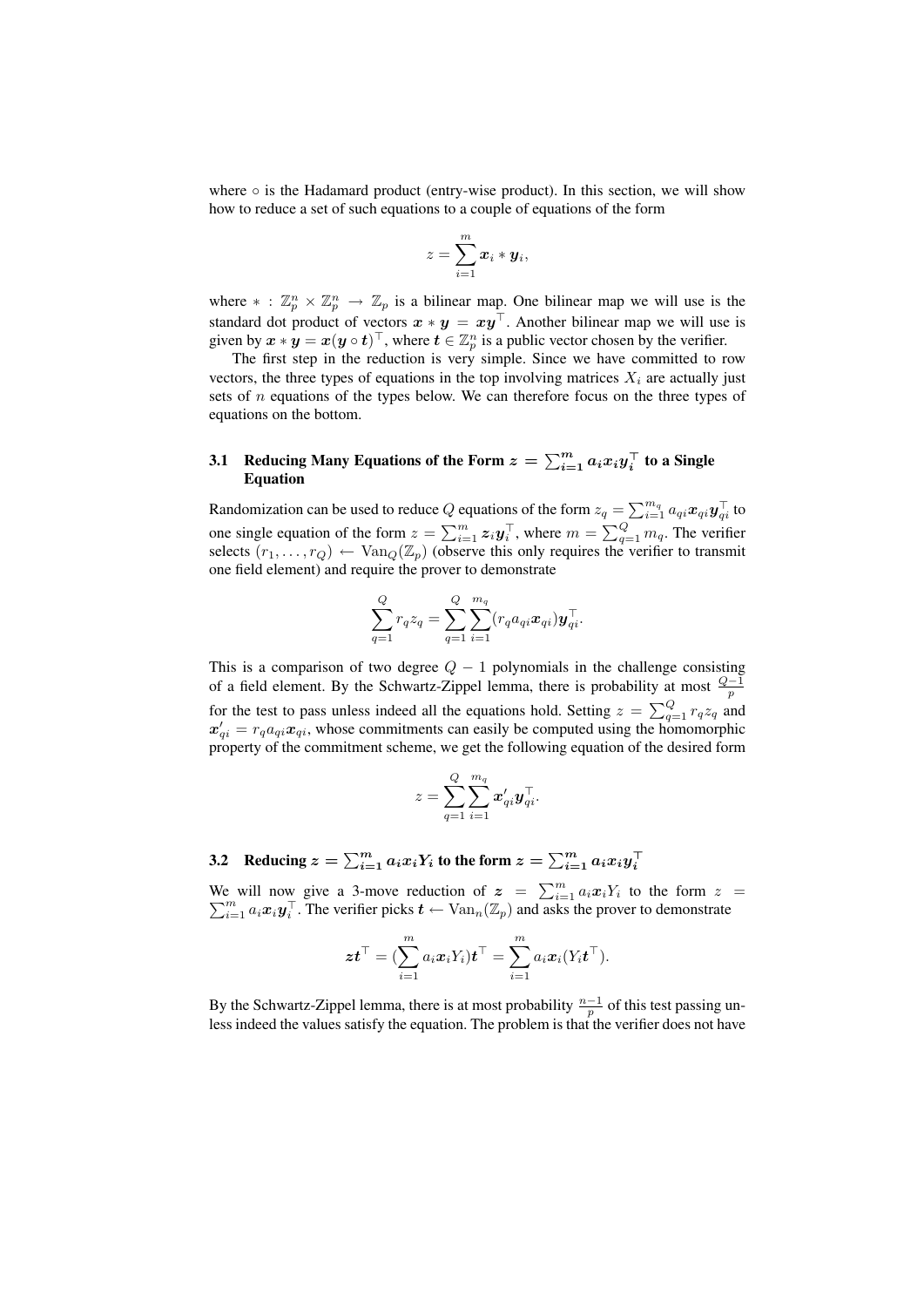a straightforward way to compute commitments to  $Y_i t^\top$  since we have commitments to the rows of the matrices, but here the verifier is asking for a linear combination of the columns. Choosing  $t$  and sending it to the prover is therefore only the first round of the reduction; there will be two more rounds.

For each matrix  $Y_i$  the prover creates a new commitment to  $y_i = tY_i^\top$  and sends it to the verifier. The equation can now be reduced to the form

$$
\boldsymbol{z}\boldsymbol{t}^{\top} - \sum_{i=1}^{m} a_{i}\boldsymbol{x}_{i}\boldsymbol{y}_{i}^{\top} = 0,
$$

which is of the desired form. In the process we have for each matrix  $Y_i$  introduced an additional equation  $y_i = tY_i^\top$  that we need to prove too. We pick  $s \leftarrow \text{Van}_n(\mathbb{Z}_p)$  and ask the prover to demonstrate

$$
\boldsymbol{y}_i \boldsymbol{s}^\top = (\boldsymbol{s} Y_i) \boldsymbol{t}^\top.
$$

This is the key idea in this reduction,  $sY_i$  is a combination of row vectors from  $Y_i$  and thus easily computable. Using the homomorphic properties of the commitment scheme both the prover and the verifier can compute a commitment to  $sY_i$ .

We remark that since the last step in this reduction simply consists of the verifier picking a challenge s, we can run the last round in parallel with the reduction in Section 3.1, so our reduction only costs 2 additional rounds. Further, we note that for all  $Y_i$  in all equations, we can use the same  $s$  and  $t$ . In the randomization step in the reduction in Section 3.1 we can use the homomorphic properties of the commitment scheme to combine all the vectors that we combine with respectively  $s$  and  $t$ . The main cost of the reduction is therefore the computation of the  $y_i$ 's and the  $sY_i$ 's and the commitments to  $y_i$ , the rest has modest cost.

### 3.3 Reducing Equations with Hadamard Products to a Single Equation with a Bilinear Map

We will now reduce a set of Q Hadamard equations of the form

$$
\bm{z}_q = \sum_{i=1}^{m_q} a_{qi} \bm{x}_{qi} \circ \bm{y}_{qi}
$$

to a single equation. The verifier picks  $(r_1, \ldots, r_Q) \leftarrow \text{Van}_Q(\mathbb{Z}_p)$  and requires the prover to give an argument for

$$
\sum_{q=1}^Q r_q \mathbf{z}_q = \sum_{q=1}^Q \sum_{i=1}^{m_q} (r_q a_{qi} \mathbf{x}_{qi}) \circ \mathbf{y}_{qi}.
$$

Setting  $x'_{qi} = r_q a_{qi} x_{qi}$  and  $z' = \sum_{q=1}^{Q} r_q z_q$ , whose commitments can be computed using the homomorphic properties, this gives us the equation  $z' = \sum_{q=1}^{Q} \sum_{i=1}^{m_q} x'_{qi}$  $y_{qi}$ .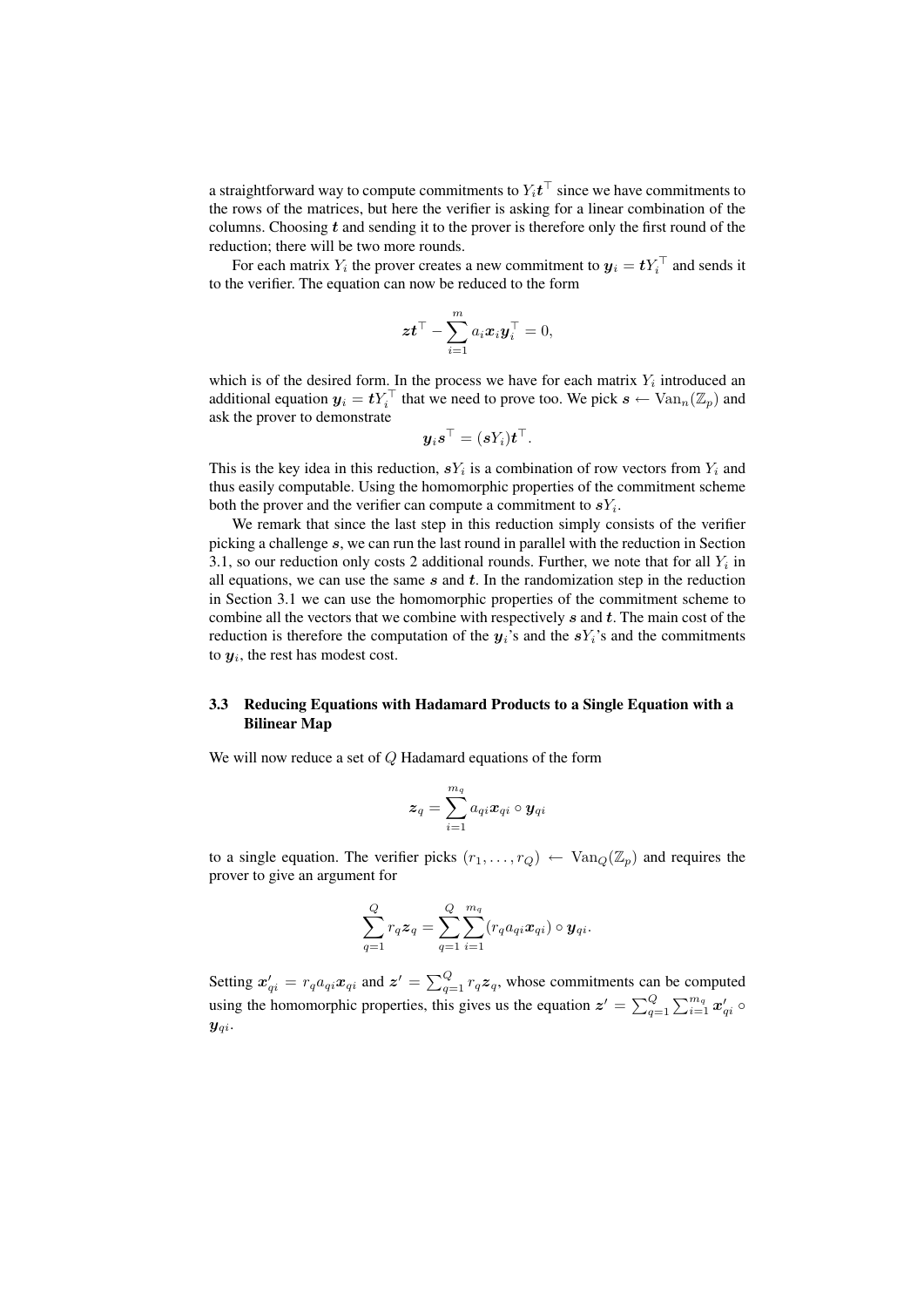Consider now a Hadamard equation of the form  $\boldsymbol{z} = \sum_{i=1}^{m} x_i \circ \boldsymbol{y}_i$ . We can simplify this equation by picking  $t \leftarrow \text{Van}_m(\mathbb{Z}_p)$  and requiring the prover to show

$$
\boldsymbol{z}\boldsymbol{t}^{\top} = (\sum_{i=1}^{m} x_{i} \circ \boldsymbol{y}_{i})\boldsymbol{t}^{\top} = \sum_{i=1}^{m} x_{i} (\boldsymbol{y}_{i} \circ \boldsymbol{t})^{\top}.
$$

Defining the bilinear map

$$
*:\mathbb{Z}_p^n\times\mathbb{Z}_p^n\to\mathbb{Z}_p \hspace{1cm} (x,y)\mapsto x(y\circ t)^\top,
$$

we have reduced the equation to

$$
0=\sum_{i=1}^m x_i*y_i-z*1.
$$

# 4 SHVZK Arguments for a Vector Product Equation

We saw in the previous section that equations involving matrices and vectors could be efficiently reduced to an equation of the form

$$
z = \sum_{i=1}^m x_i * y_i
$$

,

where \* is one of the two bilinear maps  $x * y = xy^\top$  or  $x * y = x(y \circ t)^\top$ . In this section we will give a SHVZK argument of knowledge of openings  $z \in \mathbb{Z}_p$  and  $x_1, y_1, \ldots, \ldots, x_m, y_m \in \mathbb{Z}_p^n$  satisfying such an equation.

### 4.1 The Minimal Case

We first give a well-known argument for the minimal case  $m = 1$ . We have three commitments  $a, b, c$  to  $x, y \in \mathbb{Z}_p^n$  and  $z \in \mathbb{Z}_p$  respectively and the prover wants to convince the verifier that  $z = xy^\top$ . The prover's private input in the argument consists of the openings  $(x, r), (y, s)$  and  $(z, t)$  of a, b and c respectively.

**P** $\rightarrow$  **V:** Pick  $d_x, d_y \leftarrow \mathbb{Z}_p^n, d_z \leftarrow \mathbb{Z}_p$  and randomizers  $r_d, s_d, t_1, t_0 \leftarrow \mathbb{Z}_p$ .

Send to the verifier the commitments

$$
a_d = \text{com}_{ck}(\boldsymbol{d}_x; r_d) \qquad \qquad b_d = \text{com}_{ck}(\boldsymbol{d}_y; s_d) c_1 = \text{com}_{ck}(\boldsymbol{x}\boldsymbol{d}_y^\top + \boldsymbol{d}_x\boldsymbol{y}^\top; t_1) \qquad c_0 = \text{com}_{ck}(\boldsymbol{d}_x\boldsymbol{d}_y^\top; t_0).
$$

**P**← **V:** Send challenge  $e \leftarrow \mathbb{Z}_p$  to the prover.

 $P \rightarrow V$ : Send to the verifier the following answer

$$
\boldsymbol{f}_x = e\boldsymbol{x} + \boldsymbol{d}_x \quad \boldsymbol{f}_y = e\boldsymbol{y} + \boldsymbol{d}_y \quad r_x = er + r_d \quad s_y = es + s_d \quad t_z = e^2t + et_1 + t_0.
$$

V: Accept the argument if

$$
a^e a_d = \text{com}_{ck}(\boldsymbol{f}_x; r_x) \wedge b^e b_d = \text{com}_{ck}(\boldsymbol{f}_y; s_y) \wedge c^{e^2} c_1^e c_0 = \text{com}_{ck}(\boldsymbol{f}_x \boldsymbol{f}_y^\top; t_z).
$$

Theorem 1. *The protocol above is a* 3*-move public-coin argument of knowledge of committed values*  $x, y, z$  *so*  $z = x * y$ *. The argument has perfect completeness, perfect SHVZK and witness-extended emulation.*

We refer to the full paper for a proof.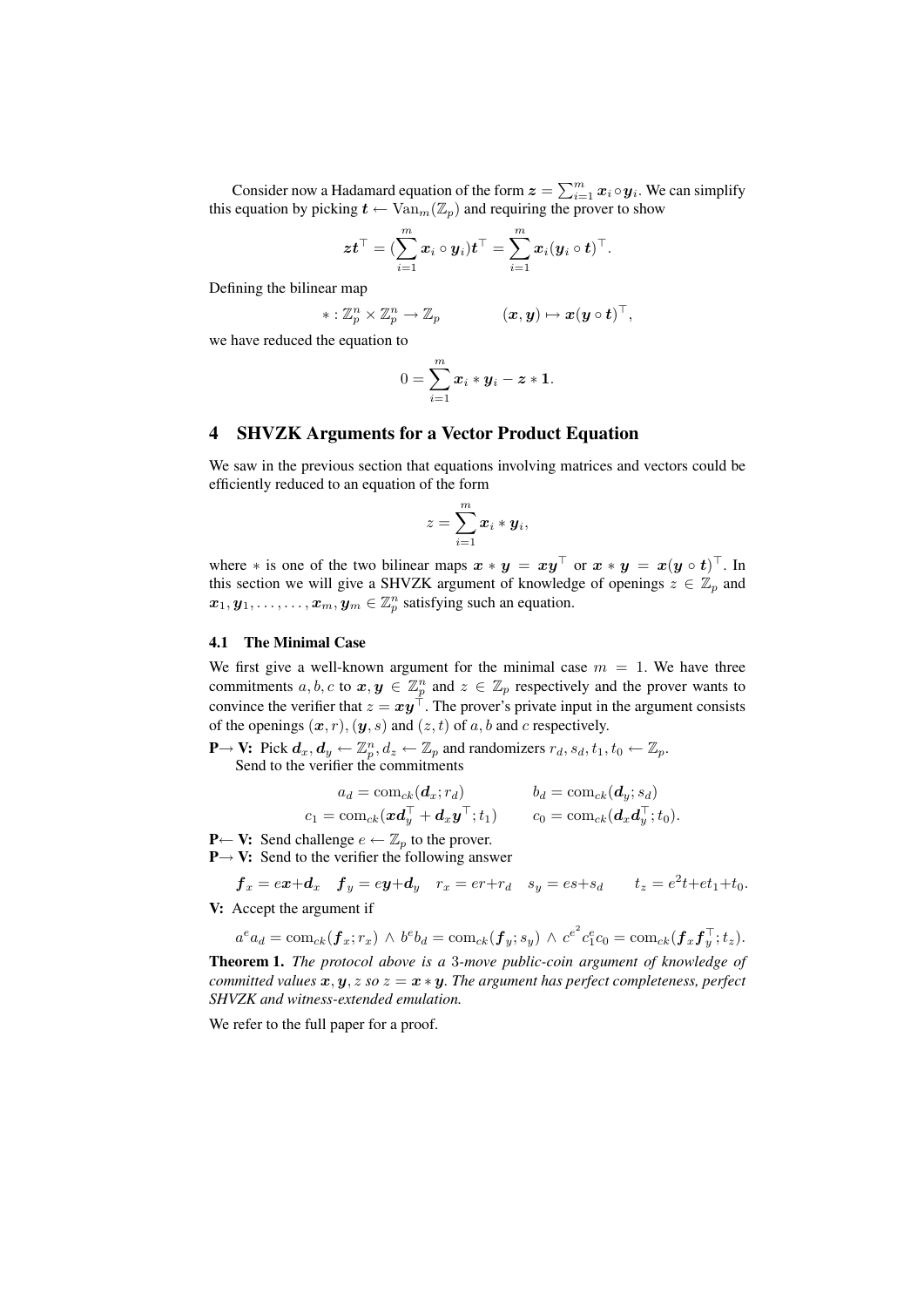#### 4.2 Constant-Round Reduction to the Minimal Case

Next, we give a SHVZK argument that uses a 2-round communication-efficient reduction to the minimal case  $m = 1$ .

**Common input:** Commitment key  $ck$  and a statement consisting of commitments  $a_1, b_1, \ldots, a_m, b_m, c.$ 

**Prover's input:** Openings of commitments  $x_1, r_1, y_1, s_1, \ldots, x_m, r_m, y_m, s_m, z, t$  so  $z=\sum_{i=1}^{\tilde{m}}\boldsymbol{x}_i*\boldsymbol{y}_i.$ 

Argument:

**P**→ **V:** Prover picks randomizers  $t_\ell \leftarrow \mathbb{Z}_p$  for  $0 \leq \ell \leq 2m - 1$ , setting  $t_{m-1} = t$ though.

Prover computes  $c_0, \ldots, c_{2m-2}$  as

$$
c_{\ell} = \text{com}_{ck} \left( \sum_{i,j \; : \; \ell = m+i-j-1} \boldsymbol{x}_i * \boldsymbol{y}_j \; ; \; t_{\ell} \right).
$$

Observe, by construction  $c_{m-1} = c$ .

Prover sends  $c_0, \ldots, c_{2m-2}$  to verifier.

**P**← **V:** Verifier sends prover random challenge  $e \leftarrow \mathbb{Z}_p$ .

 $P \leftrightarrow V:$  Define

$$
a' = \prod_{i=1}^{m} a_i^{e^{i-1}} \qquad b' = \prod_{j=1}^{m} b_j^{e^{m-j}} \qquad c' = \prod_{\ell=0}^{2m-2} c_\ell^{e^\ell}.
$$

Prover computes openings

$$
\mathbf{x}' = \sum_{i=1}^{m} e^{i-1} \mathbf{x}_i \quad r' = \sum_{i=1}^{m} e^{i-1} r_i \qquad \mathbf{y}' = \sum_{j=1}^{m} e^{m-j} \mathbf{y}_j \quad s' = \sum_{j=1}^{m} e^{m-j} s_j
$$

and

$$
z' = \sum_{\ell=0}^{2m-2} e^{\ell} \sum_{i,j \; : \; \ell=m+i-j-1} x_i * y_j \qquad t' = \sum_{\ell=0}^{2m-2} e^{\ell} t_{\ell}.
$$

Prover and verifier run the minimal case SHVZK argument from Section 4.1 on  $a', b', c'$ .

Theorem 2. *The argument above is a public-coin argument for knowledge of openings*  $so\ z=\sum_{i=1}^m\bm{x}_i*\bm{y}_i$ . The argument has perfect completeness, perfect SHVZK and *computational witness-extended emulation.*

We refer to the full paper for a proof. Below, we will sketch the main ideas in the construction and why it works.

The important part in the reduction to the minimal case is to use the verifier's challenge in a way such that the prover only needs to send  $2m - 2$  commitments to the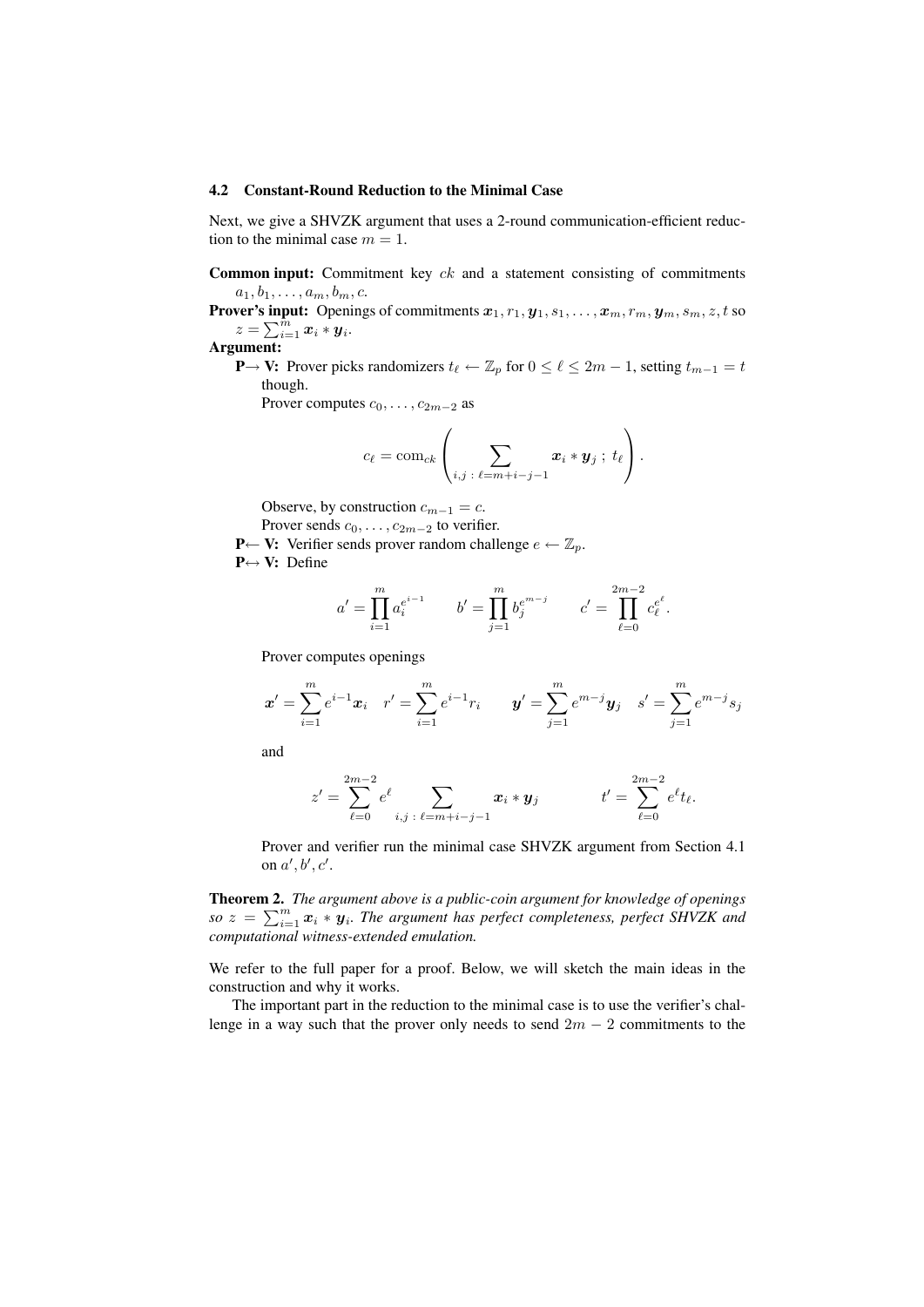verifier. We do this by computing  $a', b'$  as multi-exponentiations of  $a_1, b_1, \ldots, a_m, b_m$ with exponents that are carefully chosen powers of the challenge  $e$ . The product of the openings of  $a'$  and  $b'$  is

$$
\left(\sum_{i=1}^m e^{i-1}x_i\right)*\left(\sum_{j=1}^m e^{m-j}y_j\right) = \sum_{\ell=0}^{2m-2} e^{\ell} \left(\sum_{i,j\;:\; \ell=m+i-j-1} x_i*y_j\right).
$$

This is the key observation to show that the argument is perfectly complete.

The part corresponding to  $\ell = m - 1$  gives us exactly the sum we are after, but we have some extra coefficients of the polynomial corresponding to  $\ell \neq m - 1$ . To cancel them out, the prover makes  $2m - 2$  commitments to these values before seeing the challenge  $e$ . Suppose we know openings of all the commitments let us argue that there is negligible probability of correctly answering the challenge  $e$  unless indeed  $z = \sum_{i=1}^{m} x_i * y_i$ . Since all commitments are chosen by the prover before seeing the challenge  $e$ , by the binding property of the commitment scheme this shows

$$
\sum_{\ell=0}^{2m-2} e^{\ell} \left( \sum_{\ell=m+i-j-1} x_i * y_j \right) = \sum_{\ell=0}^{2m-2} e^{\ell} z_{\ell},
$$

for random e where  $z = z_{m-1}$  since  $c = c_{m-1}$ . But if  $z \neq \sum_{i=1}^{m} x_i * y_i$  the Schwartz-Zippel lemma tells us this can happen with probability at most  $\frac{2m-2}{p}$ .

EFFICIENCY. The prover sends  $2m - 2$  commitments to the verifier. Computing the commitments requires the prover to make  $2m - 2$  double-exponentiations and naïvely  $m<sup>2</sup>$  bilinear map evaluations to compute the entries to the commitments. Naïvely this requires  $m<sup>2</sup>n$  multiplications, but using more advanced techniques such as organizing the vectors in  $m \times n$  matrices and using Strassen's matrix multiplication algorithm to compute  $XY^{\top}$  to get the  $m^2$  dot products the cost can be further reduced. However, it is not known how to bring the cost down to  $O(mn)$  multiplications.

### 4.3 Trading Computation for Interaction

Let us again look at the equation

$$
z=\sum_{i=1}^m x_i*y_i.
$$

When  $m$  is large, the computational overhead of doing the multiplications in the SHVZK argument in the previous section may be prohibitive. In this section, we will trade computational complexity for round complexity by giving a  $2 \log m$ -round reduction to the minimal case that only requires  $4mn$  multiplications for the prover.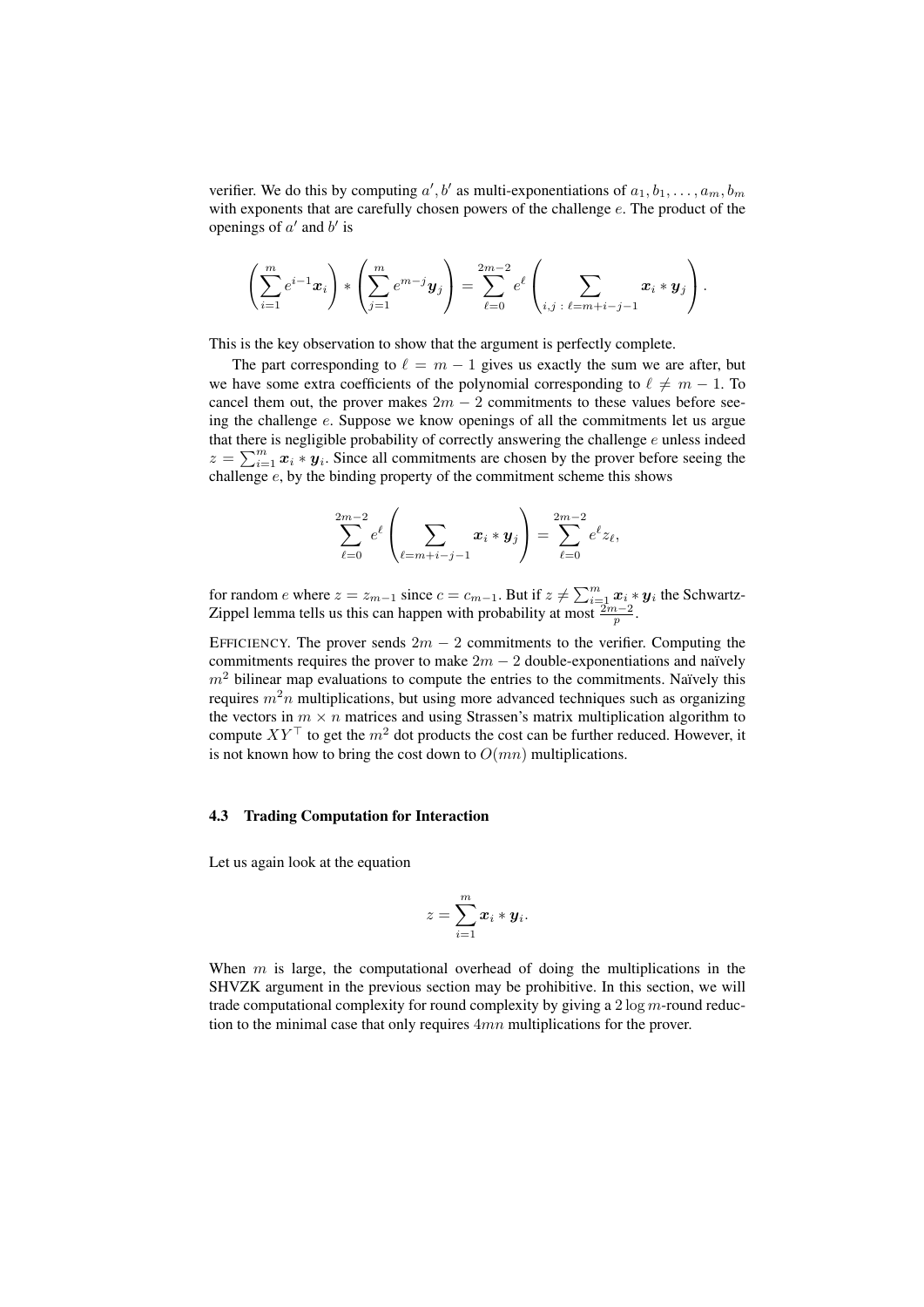To illustrate the source of the gain, look at the matrix containing the  $m<sup>2</sup>$  products  $x_i * y_j$ . An example of an  $8 \times 8$  matrix is given below.

| $x_1 * y_1   x_1 * y_2   x_1 * y_3 x_1 * y_4$ |                                               | $x_1 * y_5 x_1 * y_6 x_1 * y_7 x_1 * y_8$     |  |
|-----------------------------------------------|-----------------------------------------------|-----------------------------------------------|--|
|                                               |                                               | $x_2 * y_5 x_2 * y_6 x_2 * y_7 x_2 * y_8$     |  |
|                                               | $x_3 * y_1 x_3 * y_2 x_3 * y_3 x_3 * y_4$     | $x_3 * y_5 x_3 * y_6 x_3 * y_7 x_3 * y_8$     |  |
|                                               | $x_4 * y_1 x_4 * y_2   x_4 * y_3   x_4 * y_4$ | $x_4 * y_5 x_4 * y_6 x_4 * y_7 x_4 * y_8$     |  |
|                                               | $x_5 * y_1 x_5 * y_2 x_5 * y_3 x_5 * y_4$     | $x_5 * y_5   x_5 * y_6   x_5 * y_7 x_5 * y_8$ |  |
|                                               | $x_6 * y_1 x_6 * y_2 x_6 * y_3 x_6 * y_4$     | $x_6 * y_5   x_6 * y_6   x_6 * y_7 x_6 * y_8$ |  |
|                                               | $x_7 * y_1 x_7 * y_2 x_7 * y_3 x_7 * y_4$     | $x_7 * y_5 x_7 * y_6   x_7 * y_7   x_7 * y_8$ |  |
| $x_8 * y_1 x_8 * y_2 x_8 * y_3 x_8 * y_4$     |                                               | $x_8 * y_5 x_8 * y_6 x_8 * y_7 x_8 * y_8$     |  |

We want to argue knowledge of  $c$  being a commitment to the trace of the matrix. In the SHVZK argument we gave in the previous section, all the  $2m - 1$  lines that are parallel with the diagonal correspond to entries that have the same degree in the polynomial in e. For instance the sum of the diagonal entries is the coefficient of  $e^{m-1}$  whereas the sum of the entries with  $i - j = 1$  is the coefficient of  $e^m$ . In the SHVZK argument in the previous section, we computed all these  $m^2$  products. Since they each cost n multiplications to compute, we end up using  $m<sup>2</sup>n$  multiplications. Even with the best known advanced matrix-multiplication techniques the cost is still significantly higher than  $\omega(mn)$  multiplications. As an example, in the 8  $\times$  8 matrix above we end up computing 64 vector products. We are only interested in the 8 entries along the diagonal, so the remaining computation is just waste that we need to discard in the argument. We will devise a method that allows us to compute larger sub-matrices at once, instead of taking each individual entry at a time. Looking again at the example, if we can discard  $2 \times 2$  matrices and  $4 \times 4$  matrices, we only need to discard 14 sub-matrices instead of the 56 entries we need to discard in the reduction in the previous section.

Below, we give a SHVZK argument that reduces the statement to the minimal case  $m = 1$  through log m recursive calls to itself. For simplicity we assume that  $m = 2^{\mu}$ . We can do this without loss of generality, because we can always fill up with dummy elements consisting of zero-vectors and trivial commitments, which do not carry any computational overhead.

The idea in the recursive call is to handle the  $2 \times 2$  matrices along the diagonal at once. We already have a commitment  $c$  to the sum of the diagonal entries. In addition, the prover sends commitments  $c_l, c_u$  to the verifier, containing respectively the sum of the lower-left corners of the sub-matrices and the sum of the upper-right corners of the sub-matrices along the diagonal.

The verifier responds with a random challenge  $e \leftarrow \mathbb{Z}_p$ . The prover now reduces her set of vectors to half, by computing

$$
\boldsymbol{x}_i^\prime = \boldsymbol{x}_{2i-1} + e \boldsymbol{x}_{2i} \qquad \qquad \boldsymbol{y}_i^\prime = e \boldsymbol{y}_{2i-1} + \boldsymbol{y}_{2i}.
$$

The homomorphic properties of the commitments enables the verifier to compute commitments to these vectors as  $a'_i = a_{2i-1}a_{2i}^e$  and  $b'_i = b_{2i-1}^e b_{2i}$ . We also compute  $c' = c_l^{e^2} c^e c_u$ , which is a commitment to the sum of the diagonal entries in the new matrix obtained from the vectors  $x'_1, y'_1, \ldots, x'_{m/2}, y'_{m/2}$ .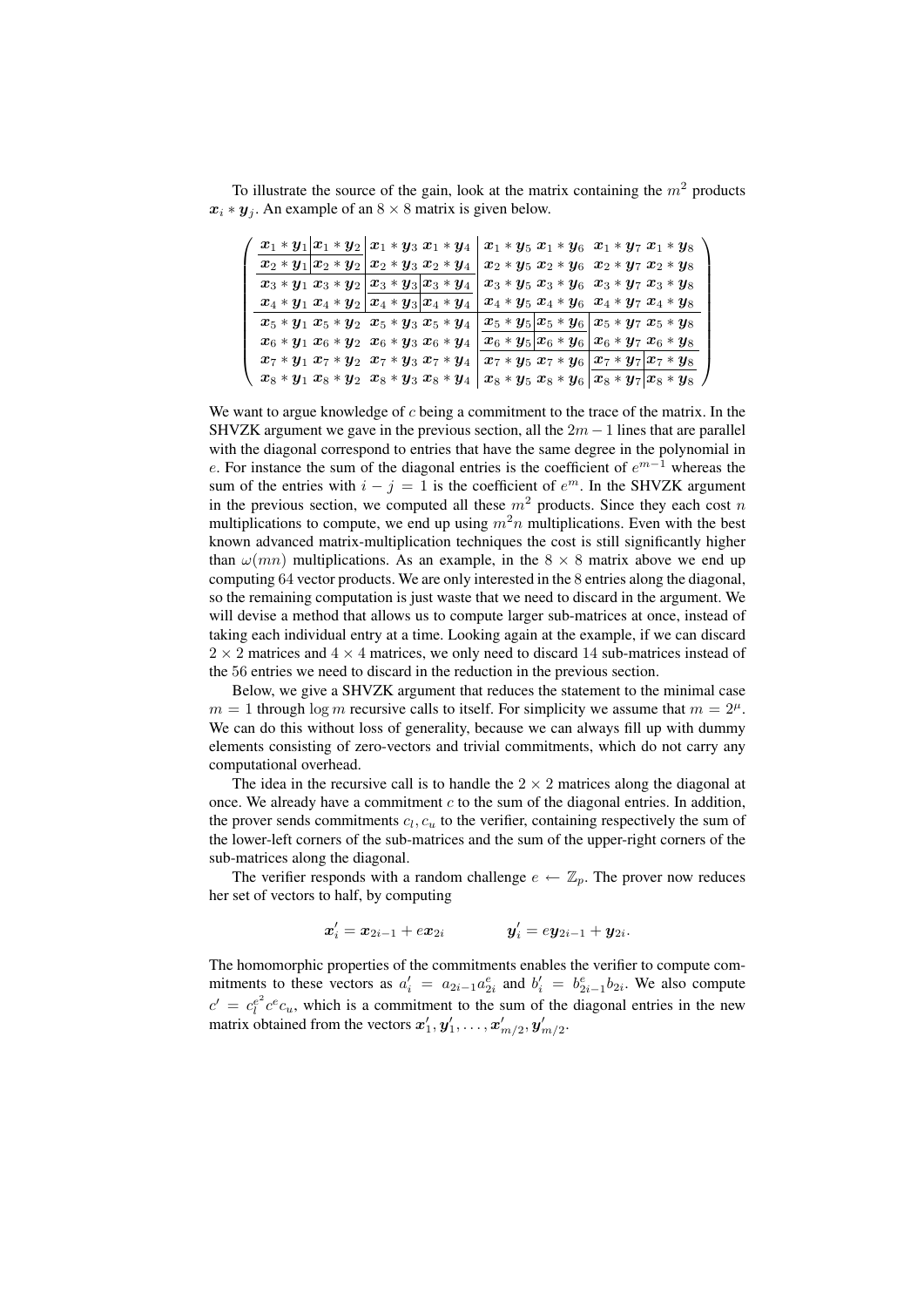The prover and the verifier now engage in a SHVZK argument with these new commitments and vectors for  $c'$  containing the sum of the diagonal elements of the matrix. The implication is that for random  $e$  we have

$$
\sum_{i=1}^{m/2} (\boldsymbol{x}_{2i-1} + e \boldsymbol{x}_{2i}) * (e \boldsymbol{y}_{2i-1} + \boldsymbol{y}_{2i}) = e^2 z_l + e z + z_u,
$$

where  $z_l$  and  $z_u$  are the contents of  $c_l$  and  $c_u$ . By the Schwartz-Zippel lemma this implies with overwhelming probability  $z = \sum_{i=1}^{m/2} (\boldsymbol{x}_{2i-1} * \boldsymbol{y}_{2i-1} + \boldsymbol{x}_{2i} * \boldsymbol{y}_{2i}),$  which is what we wanted to prove.

**Common input:** Commitment key ck and commitments  $a_1, b_1, \ldots, a_m, b_m, c$ , with  $m=2^{\mu}$ .

**Prover's input:** Openings of commitments  $x_1, r_1, y_1, s_1, \ldots, x_m, r_m, y_m, s_m, z, t$  so  $z=\sum_{i=1}^{\tilde{m}}\boldsymbol{x}_i*\boldsymbol{y}_i.$ 

Argument:

If  $m = 1$ : Run the SHVZK argument from Section 4.1 with common input  $ck, a_1, b_1, c$  and prover input  $x_1, r_1, y_1, s_1, z, t$  to show  $z = x_1 * y_1$ .

Else if  $m > 1$ : Define  $m' = m/2$  and do

**P** $\rightarrow$  **V:** Prover picks  $t_l, t_u \leftarrow \mathbb{Z}_p$  and sends to verifier

$$
c_l = \text{com}_{ck}(\sum_{i=1}^{m'} x_{2i} * y_{2i-1}; t_l)
$$
 and  $c_u = \text{com}_{ck}(\sum_{i=1}^{m'} x_{2i-1} * y_{2i}; t_u).$ 

**P**← **V:** Verifier picks random challenge  $e \leftarrow \mathbb{Z}_p$  and sends it to prover.

**P** $\leftrightarrow$  **V:** Recursively run argument with common input  $ck$ ,  $a'_1$ ,  $b'_1$ , ...,  $a'_{m'}$ ,  $b'_{m'}$ ,  $c'$ given by

$$
a'_i = a_{2i-1}a_{2i}^e \qquad b'_i = b_{2i-1}^e b_{2i} \qquad c' = c_i^{e^2} c^e c_u.
$$

The prover's private input is  $x'_1, r'_1, y'_1, s'_1, \ldots, x'_{m'}, r_{m'}, y'_{m'}, s_{m'}, z', t'$  with

$$
\mathbf{x}'_i = \mathbf{x}_{2i-1} + e \mathbf{x}_{2i} \quad r'_i = r_{2i-1} + e r_{2i} \quad \mathbf{y}'_i = e \mathbf{y}_{2i-1} + \mathbf{y}_{2i} \quad s'_i = e s_{2i-1} + s_{2i}
$$

$$
z' = e^2 \sum_{i=1}^{m'} \boldsymbol{x}_{2i} * \boldsymbol{y}_{2i-1} + ez + \sum_{i=1}^{m'} \boldsymbol{x}_{2i-1} * \boldsymbol{y}_{2i} \qquad t' = e^2 t_l + et + t_u.
$$

Theorem 3. *The argument above is a public-coin argument for knowledge of openings*  $so\ z=\sum_{i=1}^m\bm{x}_i*\bm{y}_i$ . The argument has perfect completeness, perfect SHVZK and *computational witness-extended emulation.*

The proof can be found in the full paper.

EFFICIENCY. Each recursive call to the SHVZK argument with  $m > 1$  makes the prover send 2 commitments to the verifier. The main computational cost for the prover is the computation of  $m = 2m'$  new vectors costing around mn multiplications and m bilinear map evaluations costing around n multiplications each. Summing up over  $\log m$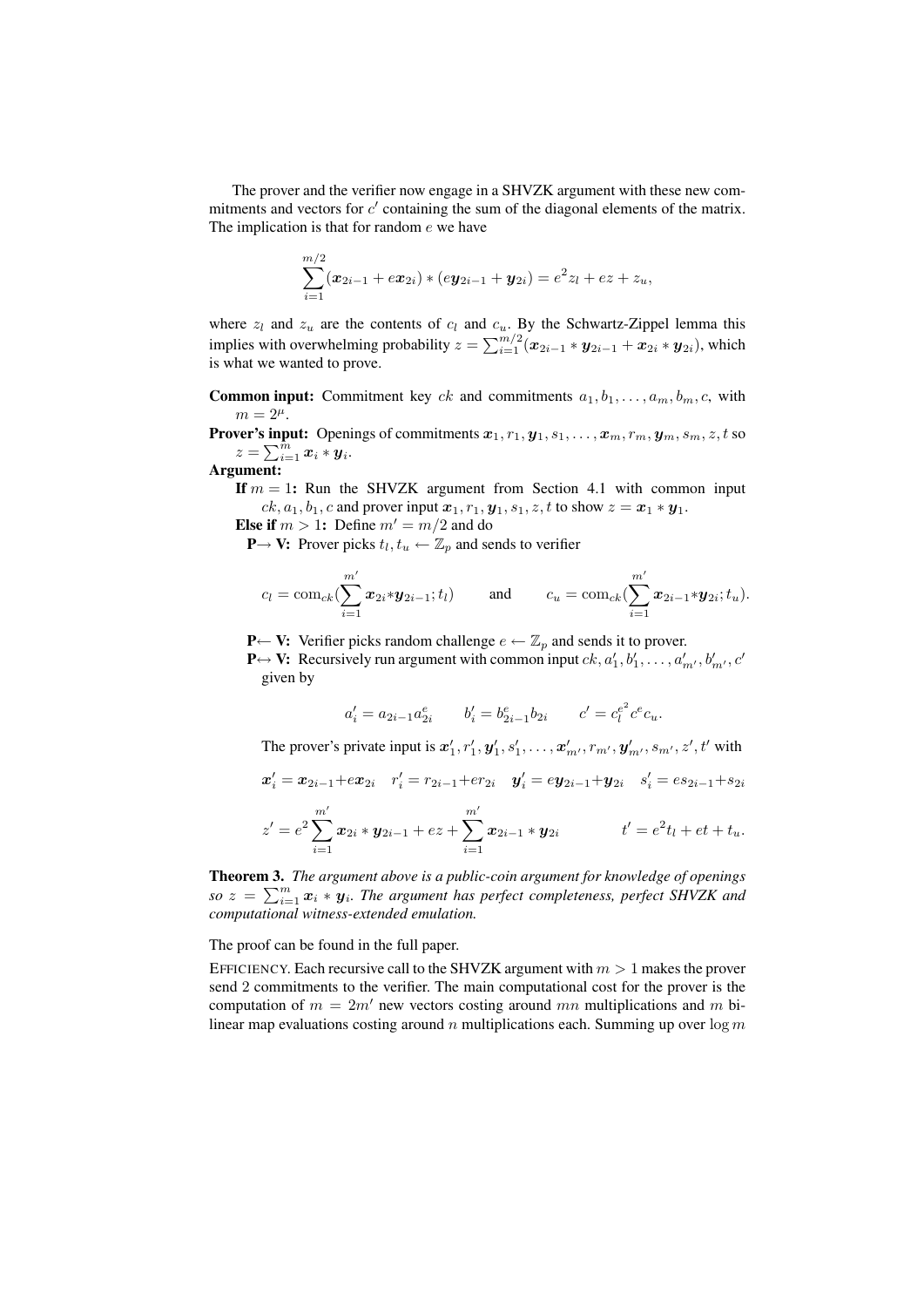recursive calls, we get a total communication of  $2 \log m$  commitments from the prover to the verifier and a computational cost for the prover of  $4mn$  multiplications in  $\mathbb{Z}_p$ . The verifier can wait until the proof is over to compute anything; this permits the verifier to use multi-exponentiation techniques for computing the commitments  $a, b, c$  that are used in the final call to the minimal case SHVZK argument where  $m = 1$ . As a consequence, the verifier uses the equivalnt of  $4m\kappa/\log m$  multiplications.

## 5 Zero-Knowledge Arguments for Linear Algebra Equations

We now have several tools to deal with committed matrices and vectors. We can add matrices and vectors using the homomorphic properties of the commitment scheme and we have SHVZK arguments for equations involving multiplications of matrices and vectors and Hadamard products of matrices and vectors. We will sketch how to use these tools to get sub-linear zero-knowledge arguments for equations often arising in linear algebra.

INVERSE. To prove committed matrices satisfy  $Y = X^{-1}$  or equivalently  $XY = I$ , we let the verifier pick  $s \leftarrow \text{Van}_n(\mathbb{Z}_n)$  and the prover give a SHVZK argument for  $(sX)Y = s.$ 

TRANSPOSE. To prove that a committed matrices satisfy  $Y = X^{\top}$ , we let the verifier pick  $s,t \leftarrow \text{Van}_n(\mathbb{Z}_p)$  and the prover give a SHVZK argument for  $(sX)t^\top = (tY)s^\top.$ 

EIGENVALUES AND EIGENVECTORS. To show that we have a commitment to an eigenvalue  $\lambda$  and an eigenvector  $y^{\top}$  of X, we first commit to  $z = \lambda y$ . There are standard SHVZK arguments for  $z = \lambda y$ , so the prover can show the committed z is correct. Now the verifier picks  $s \leftarrow \text{Van}_n(\mathbb{Z}_p)$  and we also give a SHVZK argument for  $\boldsymbol{s}\boldsymbol{z}^\top = (\boldsymbol{s} X) \boldsymbol{y}^\top.$ 

SUMS OF ROWS AND COLUMNS. Computing the sum of all row vectors or all column vectors of a matrix corresponds to computing  $X1<sup>T</sup>$  and  $1X$  respectively, where  $1 = (1, \ldots, 1)$ . The sum of all entries in a matrix can be computed as  $1A1^{\top}$ . With our techniques we get efficient SHVZK arguments for the correctness of these computations.

HADAMARD PRODUCTS OF ROWS AND COLUMNS. Let us give a SHVZK argument for a committed vector z containing the Hadamard product of all the rows  $x_1, \ldots, x_n$ of committed matrix. The prover commits to vectors  $\bm{y}_i = \bm{x}_1 \circ \cdots \circ \bm{x}_i$ , using  $\bm{y}_1 = \bm{x}_1$ and  $y_n = z$ . By demonstrating for  $1 \leq i < n$  that  $y_{i+1} = y_i \circ x_{i+1}$  we convince the verifier that  $z$  is the Hadamard product of the row vectors in  $X$ . We remark that it is easy to get a SHVZK argument for  $z = \prod_{i=1}^{n} z_i$ , where  $z = (z_1, \ldots, z_n)$ , so we can extend our SHVZK argument to prove  $z$  is the product of all entries in the matrix. In case we want to show  $z^{\top}$  is the Hadamard product of all the columns, we can commit to  $X^{\top}$ , using the SHVZK for transposition to prove correctness, and show  $z$  is the Hadamard product of all the rows.

TRIANGULARITY. The Hadamard product enables us to prove that a subset of the entries in a committed matrix X consists of all zeroes. Let  $S$  be the matrix that has 1 in all entries belong to the subset and has 0 in all other entries. We give a SHVZK argument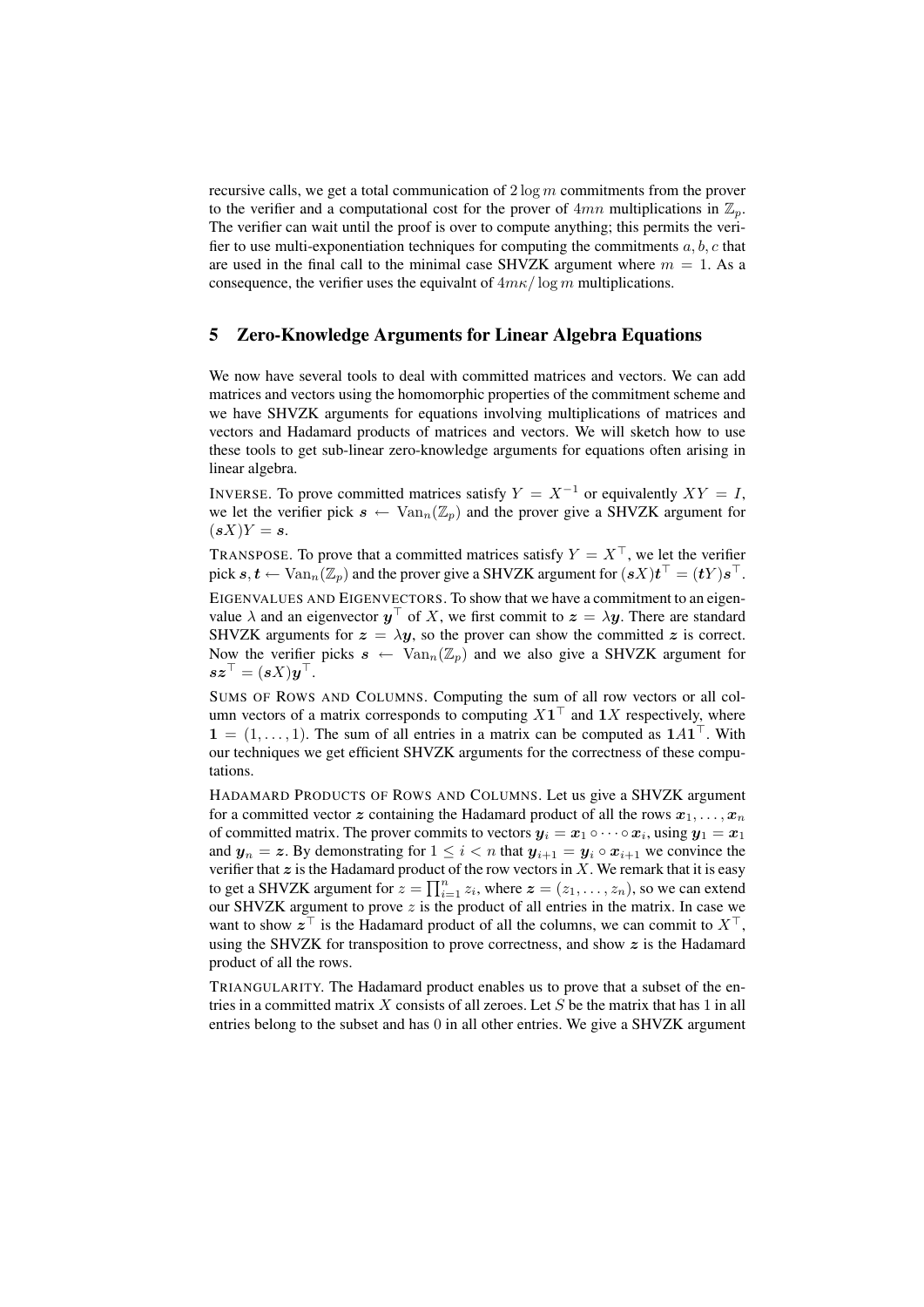for  $S \circ X = 0$ . This SHVZK argument can for instance be used to demonstrate that a committed matrix is lower triangular, upper triangular or diagonal.

TRACE. To show committed values satisfying  $z = \text{trace}(X)$  we give a SHVZK argument for  $z = \sum_{i=1}^{n} s_i x_i^{\top}$ , where  $s_i$  is the *i*th row vector of *I*.

ABSOLUTE VALUE OF DETERMINANT. We can commit to an LUP factorization of a matrix X. Proving lower and upper triangularity we already know how to do. It is also easy to prove that we have a committed permutation matrix  $P$ , for instance by showing that the matrix is a hidden permutation of I (see Section 5) and that  $1P = 1$ and  $P1^{\top} = 1^{\top}$ . Since we can single out the diagonal elements of L and U we can compute the determinants of these matrices. We know that P has determinant  $-1$  or 1. We therefore get the determinant up to the sign. We leave it as an open problem to give a sub-linear zero-knowledge argument for the permutation matrix  $P$  having determinant  $-1$  or  $+1$ .

KNOWN PERMUTATION OF A MATRIX. Consider a publicly known permutation  $\pi$ over  $\mathbb{Z}_n \times \mathbb{Z}_n$  and two committed matrices  $Y = \pi(X)$ , meaning for all pairs  $(i, j)$ we have  $y_{ij} = x_{\pi(ij)}$ . To give a SHVZK argument for this, the verifier first picks  $R \leftarrow \text{Van}_{n^2}(\mathbb{Z}_p)$  and we ask the prover to show

$$
\sum_{i=1}^{n} \sum_{j=1}^{n} r_{ij} x_{ij} = \sum_{i=1}^{n} \sum_{j=1}^{n} r_{\pi(ij)} y_{ij},
$$

which by the Schwartz-Zippel fails with probability  $\frac{n^2-1}{p}$  unless indeed  $Y = \pi(X)$ . Define  $S = \pi(R)$  and call the row vectors of the matrices respectively  $r_i, s_i, x_i, y_i$ . The statement above is equivalent to

$$
\sum_{i=1}^n \boldsymbol{r}_i \boldsymbol{x}_i^\top = \sum_{i=1}^n \boldsymbol{s}_i \boldsymbol{y}_i^\top,
$$

for which we already know how to give a SHVZK argument.

HIDDEN PERMUTATION OF A MATRIX. To show that there is a secret permutation  $\pi$ so  $Y = \pi(X)$ , we use the fact that polynomials are identical under permutation of the roots; an idea that stems from Neff [Nef01]. The verifier picks  $r \leftarrow \mathbb{Z}_p$  at random and we let  $R$  be the matrix that has  $r$  in all entries. We then use the SHVZK argument from Section 5 to show that the product of the entries in  $X - R$  equals the product of the entries in  $Y - R$ . In other words, we show for a random r that

$$
\prod_{i=1}^{n} \prod_{j=1}^{n} (x_{ij} - r) = \prod_{i=1}^{n} \prod_{j=1}^{n} (y_{ij} - r),
$$

which by the Schwartz-Zippel lemma demonstrates that the two polynomials are identical and thus there exists a permutation  $\pi$  so  $x_{ij} = y_{\pi(ij)}$ .

This type of SHVZK argument is useful in the context of shuffling [Cha81] and one of the main contributions of Groth and Ishai [GI08] was to show how to give an argument with sub-linear communication. Their SHVZK argument had a communication complexity that could be brought down to  $\Theta(n^{4/3})$  group elements at the cost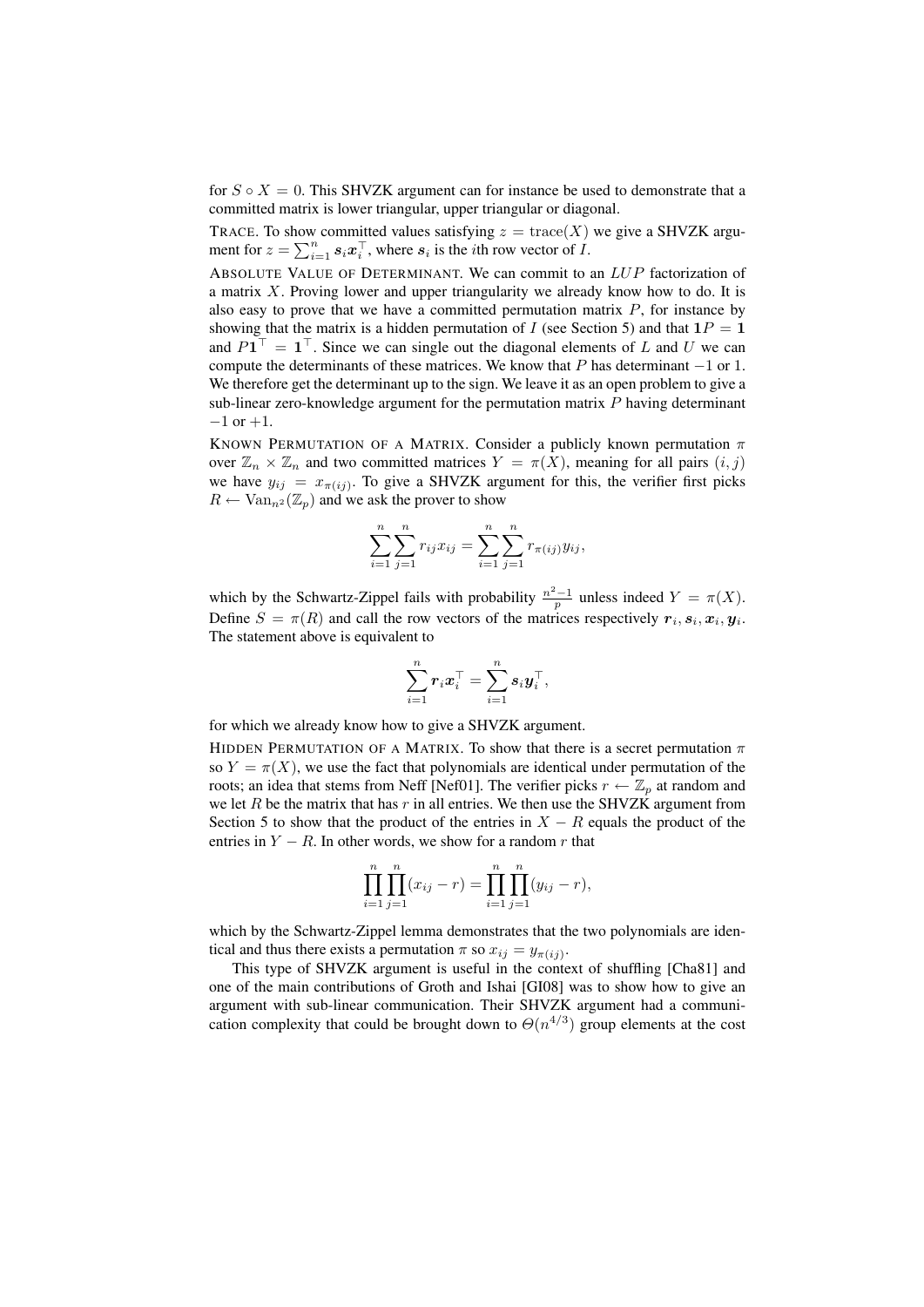of a super-linear computation complexity of  $\Theta(n^{8/3})$  exponentiations.<sup>2</sup> In comparison, our SHVZK argument has a communication complexity of  $\Theta(n)$  field elements and even for the constant round protocol we get a much better computation complexity of n <sup>3</sup> *multiplications*. Using a logarithmic number of rounds, we can bring that down to  $2n^2\kappa/\log n$  multiplications, beating even the best non-sublinear shuffle argument [Gro03].

# 6 Circuit Satisfiability

Let us consider an arithmetic circuit built from N addition and multiplication gates over a field  $\mathbb{Z}_n$ . We want to give a SHVZK argument for the existence of input values to the circuit that makes it evaluate to 1. All gates have two input wires and one output, some of which may be known constants. By introducing dummy gates we can without loss of generality assume  $3N = n^2$  and that the number of multiplication gates M and the number of addition gates  $A$  are multiples of  $n$ .

- 1. We number the addition gates 1 through A and the multiplication gates  $A + 1$ through  $A + M$ . We arrange the inputs and outputs such that the first two rows contain input values to the first  $n$  addition gates and the third row contains the corresponding output values, then follows another two rows of input gates and one row of output gates, *etc*. Arranging the circuit in this way, the first 3A rows are used for addition gates, while the last  $3M$  rows are used for multiplication gates. The prover commits to all these values.
- 2. For the addition gates, we create the commitment to row  $3i$  as the product of the commitments to row  $3i-2$  and  $3i-1$ . By the homomorphic properties of the commitment scheme, this shows that the addition gates are satisfied by the committed wires.
- 3. For the multiplication gates we can use the SHVZK argument for Hadamard products, to show that the commitment to row  $3i$  is the Hadamard product of the commitments to rows  $3i - 2$  and  $3i - 1$ . This shows that all the multiplication gates are satisfied by the committed values.
- 4. Some of the values in the matrix may be publicly known constants. By introducing dummy gates and organizing the matrix such that constants appear in the same row, we can without loss of generality assume that we have entire rows that have publicly known constants. We can make these commitments with trivial randomness so the verifier easily can check that the right constants appear in the right places.
- 5. Finally, we need to demonstrate that all wires appearing many places in the matrix have the same value assigned to them. The output wire of one gate, might for instance appear elsewhere in matrix as an input wire of another gate; we need to give a SHVZK argument for them having the same value. Let us first look at just one wire that appears many places, say coordinates  $(i_1, j_1), (i_2, j_2), \ldots, (i_m, j_m)$ . We can create a directed Hamiltonian cycle on this set of indices. Let now  $\pi$  be a permutation that contains directed Hamiltonian cycles for all wires in the circuit.

<sup>&</sup>lt;sup>2</sup> The computational complexity of Groth and Ishai's shuffle argument can be reduced at the cost of increasing communication.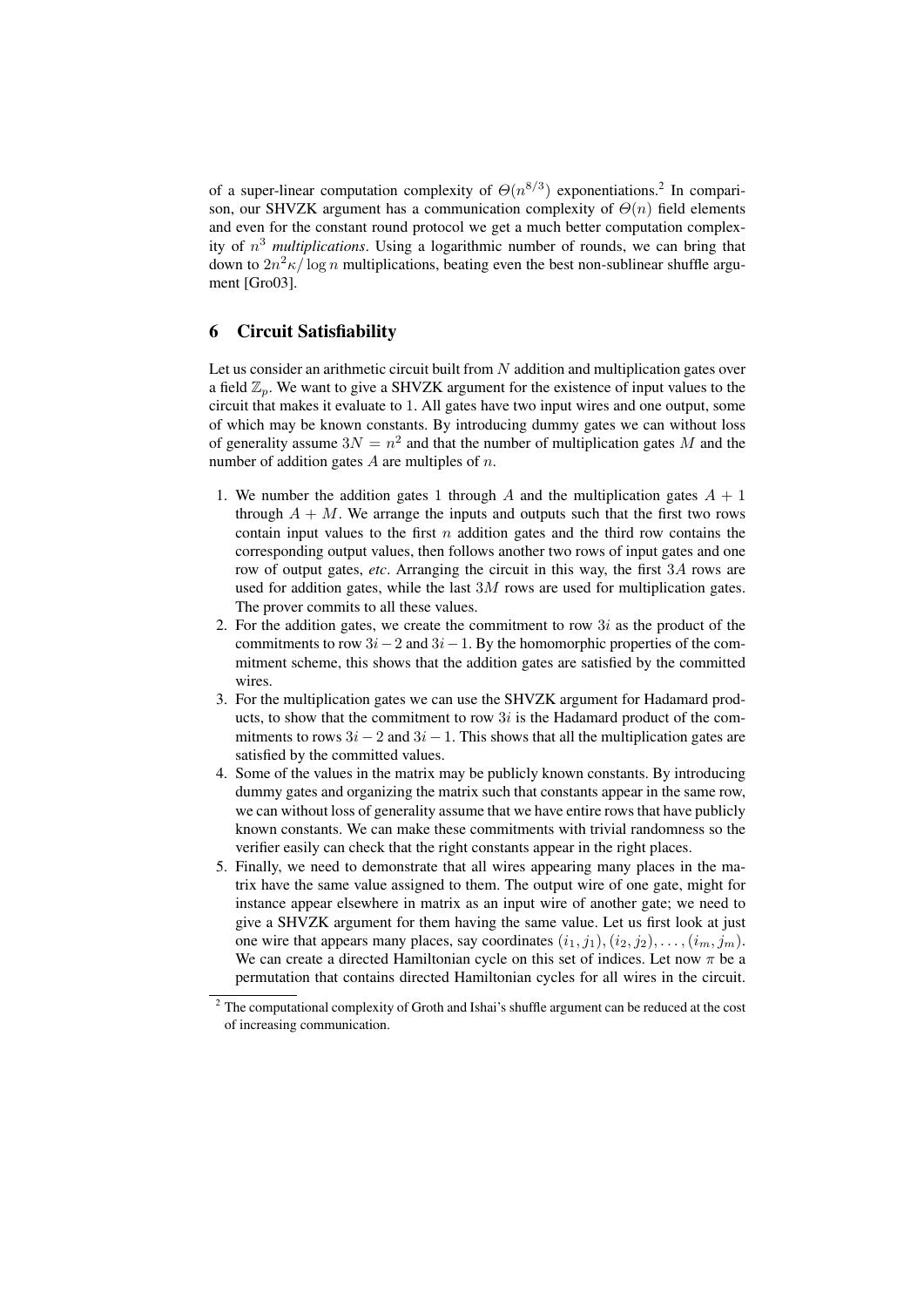We use our SHVZK argument for known permutations to show that  $X = \pi(X)$ . This proves that the committed values are consistent, giving the same value to the same wire everywhere in the matrix.

### 6.1 Binary Circuits

We have given a SHVZK argument for arithmetic circuit satisfiability, demonstrating the generality of our techniques. The argument consists of committing to a matrix and using some of the SHVZK arguments we have developed in the paper, so it inherits the low communication complexity from the previous sections. The computational complexity of the arithmetic circuit is dominated by the commitment to the wires, costing the prover  $O(N\kappa/\log N)$  multiplications.

If we look instead at a binary circuit, where the wires can be 0 or 1, we can reduce the computational complexity. Committing to a binary matrix requires only O(N/ log N) *multiplications* of group elements. Giving a satisfiability argument for a binary circuit requires demonstrating that we have committed to binary values only. This can be done quite easily by demonstrating the committed matrix satisfies  $X =$  $X \circ X$ .

### 7 Efficiency

In the following table, we give efficiency estimates for SHVZK arguments we have considered in the paper. We use the parameters  $\kappa$ ,  $\kappa'$  and n to represent respectively the size of a field element, the size of a group element and the number of elements in a vector. We assume  $n$  is large, since this is where efficient zero-knowledge arguments are most needed and ignore small terms. We measure communication in bits and computation in multiplications in  $\mathbb{Z}_p$ . We let  $\rho, \epsilon$  be the costs of respectively a multiplication in G and an addition in  $\mathbb{Z}_p$  measured in multiplications in  $\mathbb{Z}_p$ .

| SHVZK argument                                            | Rounds         | Communication                              | Prover computation                                                                               | Verifier computation                                            |
|-----------------------------------------------------------|----------------|--------------------------------------------|--------------------------------------------------------------------------------------------------|-----------------------------------------------------------------|
| $z = x * y$                                               | 3              | $2n\kappa$                                 | $4n \frac{\kappa \rho}{\log n}$                                                                  | $2n \frac{\kappa \rho}{\log n}$                                 |
| $z = \sum_{i=1}^m x_i * y_i$                              | $\overline{5}$ | $2n\kappa + 2m\kappa'$                     | $m^2n+4m\frac{\kappa\rho}{\log m}+4n\frac{\kappa\rho}{\log n}$                                   | $8m \frac{\kappa \rho}{\log m} + 2n \frac{\kappa \rho}{\log n}$ |
| $z = \sum_{i=1}^m x_i * y_i$                              | $2\log m + 3$  | $2n\kappa$                                 | $4mn + 4n \frac{\kappa \rho}{\log n}$                                                            | $4m \frac{\kappa \rho}{\log m} + 2n \frac{\kappa \rho}{\log n}$ |
| Inverse $Y = X^{-1}$                                      | 4              | $2n\kappa$                                 | $n^2+4n\frac{\kappa\rho}{\log n}$                                                                | $4n \frac{\kappa \rho}{\log n}$                                 |
| Transpose $Y = X^{\top}$                                  | 6              | $2n\kappa$                                 | $2n^2 + 4n\kappa\rho/\log n$                                                                     | $6n \frac{\kappa \rho}{\log n}$                                 |
| Eigenv. $\lambda \mathbf{y}^{\top} = X \mathbf{y}^{\top}$ | 5              | $5n\kappa$                                 | $n^2+12n\frac{\kappa\rho}{\log n}$                                                               | $6n \frac{\kappa \rho}{\log n}$                                 |
| Triangularity                                             | 6              | $2n\kappa + 2n\kappa'$                     | $n^3\epsilon + 4n^2 + 8n \frac{\kappa \rho}{\log n}$                                             | $10n \frac{\kappa \rho}{\log n}$                                |
| Triangularity                                             | $2\log m + 4$  | $2n\kappa$                                 | $6n^2 + 4n \frac{\kappa \rho}{\log n}$                                                           | $6n \frac{\kappa \rho}{\log n}$                                 |
| Trace(X)                                                  | $\overline{5}$ | $2n\kappa + 2n\kappa'$                     | $n^3\epsilon + 2n^2 + 8n \frac{\kappa \rho}{\log n}$                                             | $10n \frac{\kappa \rho}{\log n}$                                |
| Trace(X)                                                  | $2\log n + 3$  | $2n\kappa$                                 | $4n^2+4n\frac{\kappa\rho}{\log n}$                                                               | $6n \frac{\kappa \rho}{\log n}$                                 |
| Hadamard of rows                                          | 7              | $2n\kappa + 2n\kappa'$                     | $n^3+2n^2\frac{\kappa\rho}{\log n}$                                                              | $10n \frac{\kappa \rho}{\log n}$                                |
| Hadamard of rows                                          | $2\log n + 5$  | $2n\kappa$                                 | $2n^2 \frac{\kappa \rho}{\log n}$                                                                | $6n \frac{\kappa \bar{\rho}}{\log n}$                           |
| Known $Y = \pi(X)$                                        | - 6            | $2n\kappa + 4n\kappa'$                     | $4n^3+12n\frac{\kappa\rho}{\log n}$                                                              | $3n^2 + 14n \frac{\kappa \rho}{\log n}$                         |
| Known $Y = \pi(X)$                                        | $2\log n + 4$  | $2n\kappa$                                 | $9n^2 + 4n \frac{\kappa \rho}{\log n}$                                                           | $3n^2 + 6n \frac{\kappa \rho}{\log n}$                          |
| Hidden $Y = \pi(X)$                                       | 8              | $2n\kappa + 2n\kappa'$                     | $n^3+2n^2\frac{\kappa\rho}{\log n}$                                                              | $10n \frac{\kappa \rho}{\log n}$                                |
| Hidden $Y = \pi(X)$                                       | $2\log n + 6$  | $2n\kappa$                                 | $2n^2 \frac{\kappa \rho}{\log n}$                                                                | $6n \frac{\kappa \bar{\rho}}{\log n}$                           |
| Arithmetic circuit                                        | $\overline{7}$ | $O(\sqrt{N(\kappa+\kappa'))}$              | $O(N^{3/2} + N \frac{\kappa \rho}{\log N})$                                                      | $O(N + \sqrt{N} \frac{\kappa \rho}{\log N})$                    |
| Arithmetic circuit                                        | $\log N + 5$   | $O(\sqrt{N}\kappa)$                        | $O(N \frac{\kappa \rho}{\log N})$                                                                | $O(N + \sqrt{N} \frac{\kappa \rho}{\log N})$                    |
| Binary circuit                                            | 7              |                                            | $\left O(\sqrt{N}(\kappa+\kappa'))\right O(N^{3/2}\epsilon+N+\sqrt{N}\frac{\kappa\rho}{\log N})$ | $O(N + \sqrt{N} \frac{\kappa \rho}{\log N})$                    |
| Binary circuit                                            |                | $\vert \log N + 5 \vert O(\sqrt{N}\kappa)$ | O(N)                                                                                             | $O(N + \sqrt{N} \frac{\kappa \rho}{\log N})$                    |
|                                                           |                |                                            |                                                                                                  |                                                                 |